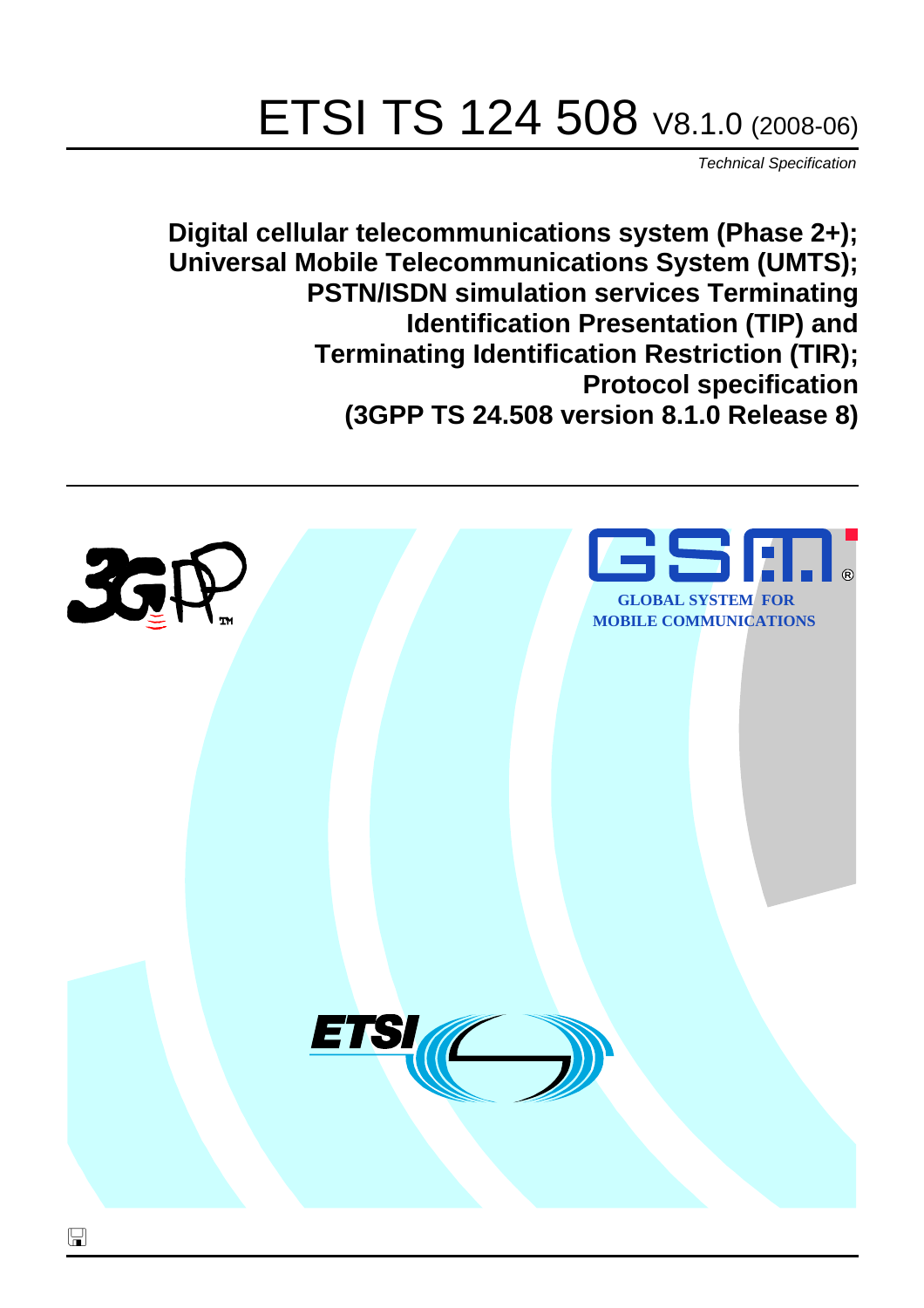Reference RTS/TSGC-0124508v810

> Keywords GSM, UMTS

#### *ETSI*

#### 650 Route des Lucioles F-06921 Sophia Antipolis Cedex - FRANCE

Tel.: +33 4 92 94 42 00 Fax: +33 4 93 65 47 16

Siret N° 348 623 562 00017 - NAF 742 C Association à but non lucratif enregistrée à la Sous-Préfecture de Grasse (06) N° 7803/88

#### *Important notice*

Individual copies of the present document can be downloaded from: [http://www.etsi.org](http://www.etsi.org/)

The present document may be made available in more than one electronic version or in print. In any case of existing or perceived difference in contents between such versions, the reference version is the Portable Document Format (PDF). In case of dispute, the reference shall be the printing on ETSI printers of the PDF version kept on a specific network drive within ETSI Secretariat.

Users of the present document should be aware that the document may be subject to revision or change of status. Information on the current status of this and other ETSI documents is available at <http://portal.etsi.org/tb/status/status.asp>

If you find errors in the present document, please send your comment to one of the following services: [http://portal.etsi.org/chaircor/ETSI\\_support.asp](http://portal.etsi.org/chaircor/ETSI_support.asp)

#### *Copyright Notification*

No part may be reproduced except as authorized by written permission. The copyright and the foregoing restriction extend to reproduction in all media.

> © European Telecommunications Standards Institute 2008. All rights reserved.

**DECT**TM, **PLUGTESTS**TM, **UMTS**TM, **TIPHON**TM, the TIPHON logo and the ETSI logo are Trade Marks of ETSI registered for the benefit of its Members.

**3GPP**TM is a Trade Mark of ETSI registered for the benefit of its Members and of the 3GPP Organizational Partners.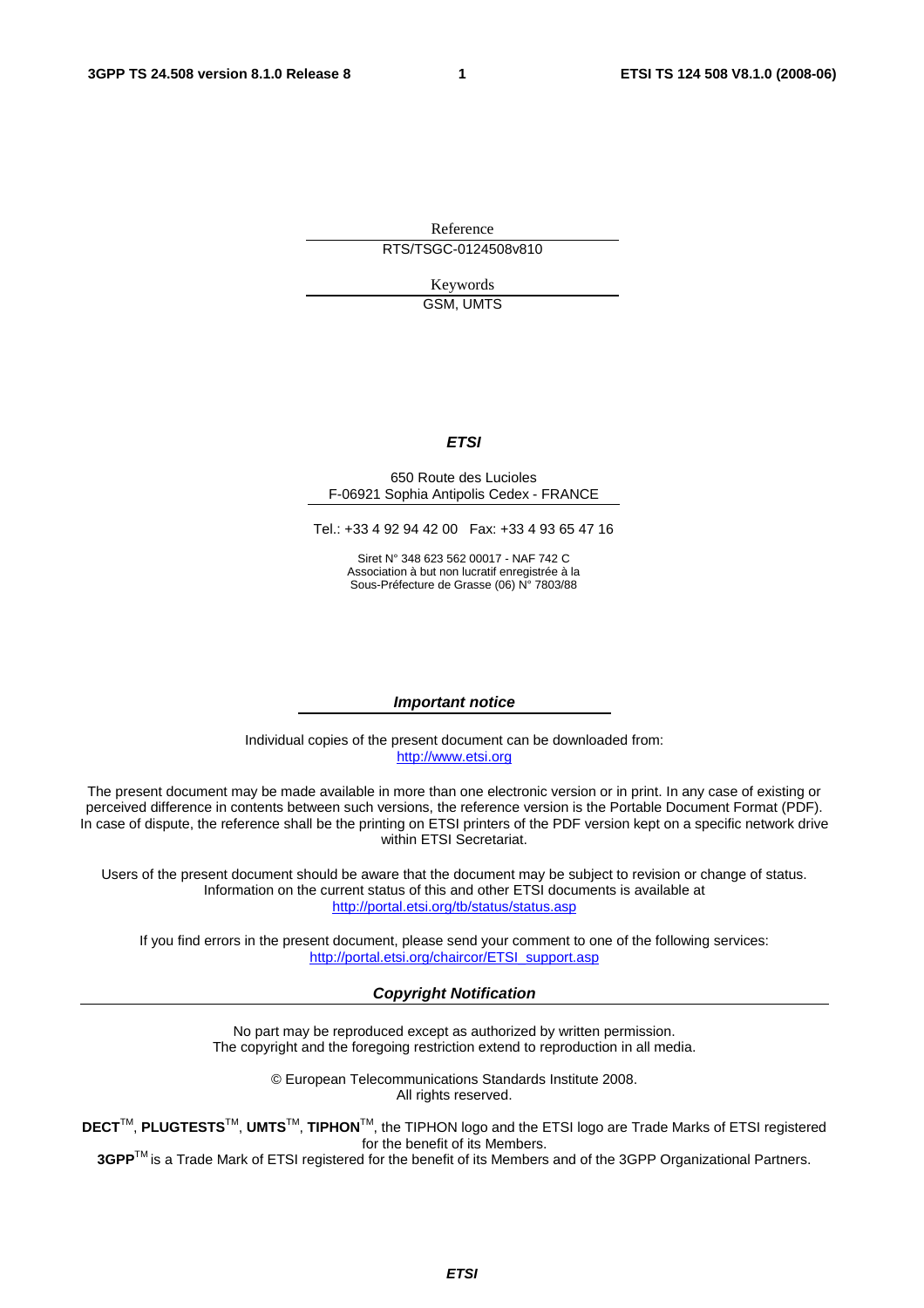## Intellectual Property Rights

IPRs essential or potentially essential to the present document may have been declared to ETSI. The information pertaining to these essential IPRs, if any, is publicly available for **ETSI members and non-members**, and can be found in ETSI SR 000 314: *"Intellectual Property Rights (IPRs); Essential, or potentially Essential, IPRs notified to ETSI in respect of ETSI standards"*, which is available from the ETSI Secretariat. Latest updates are available on the ETSI Web server ([http://webapp.etsi.org/IPR/home.asp\)](http://webapp.etsi.org/IPR/home.asp).

Pursuant to the ETSI IPR Policy, no investigation, including IPR searches, has been carried out by ETSI. No guarantee can be given as to the existence of other IPRs not referenced in ETSI SR 000 314 (or the updates on the ETSI Web server) which are, or may be, or may become, essential to the present document.

### Foreword

This Technical Specification (TS) has been produced by ETSI 3rd Generation Partnership Project (3GPP).

The present document may refer to technical specifications or reports using their 3GPP identities, UMTS identities or GSM identities. These should be interpreted as being references to the corresponding ETSI deliverables.

The cross reference between GSM, UMTS, 3GPP and ETSI identities can be found under [http://webapp.etsi.org/key/queryform.asp.](http://webapp.etsi.org/key/queryform.asp)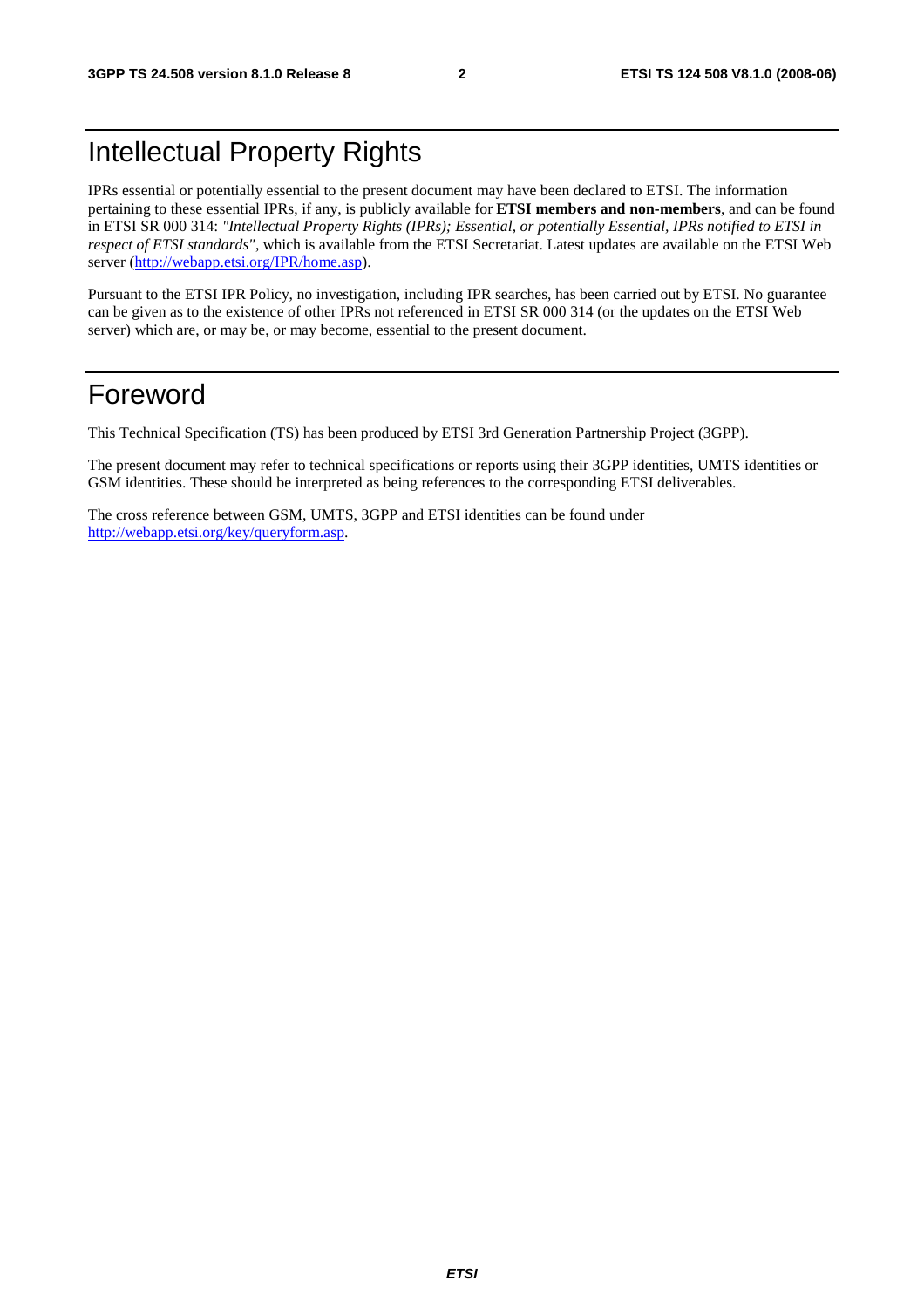$\mathbf{3}$ 

## Contents

| 1                |                                                                                                 |  |
|------------------|-------------------------------------------------------------------------------------------------|--|
| $\overline{2}$   |                                                                                                 |  |
| 2.1              |                                                                                                 |  |
| 3                |                                                                                                 |  |
| 3.1              |                                                                                                 |  |
| 3.2              |                                                                                                 |  |
| 4                | Terminating Identification Presentation (TIP) and Terminating Identification Restriction (TIR)9 |  |
| 4.1              |                                                                                                 |  |
| 4.2              |                                                                                                 |  |
| 4.2.1            |                                                                                                 |  |
| 4.3              |                                                                                                 |  |
| 4.3.1            |                                                                                                 |  |
| 4.3.1.1          |                                                                                                 |  |
| 4.3.1.2          |                                                                                                 |  |
| 4.3.2            |                                                                                                 |  |
| 4.3.3            |                                                                                                 |  |
| 4.4              |                                                                                                 |  |
| 4.5              |                                                                                                 |  |
| 4.5.0            |                                                                                                 |  |
| 4.5.1<br>4.5.1A  |                                                                                                 |  |
| 4.5.1B           |                                                                                                 |  |
| 4.5.2            |                                                                                                 |  |
| 4.5.2.1          |                                                                                                 |  |
| 4.5.2.2          |                                                                                                 |  |
| 4.5.2.3          |                                                                                                 |  |
| 4.5.2.4          |                                                                                                 |  |
| 4.5.2.5          |                                                                                                 |  |
| 4.5.2.6          |                                                                                                 |  |
| 4.5.2.7          |                                                                                                 |  |
| 4.5.2.8          |                                                                                                 |  |
| 4.5.2.9          |                                                                                                 |  |
| 4.5.2.10         |                                                                                                 |  |
| 4.5.2.11         |                                                                                                 |  |
| 4.5.2.12         |                                                                                                 |  |
| 4.6              |                                                                                                 |  |
| 4.6.1            |                                                                                                 |  |
| 4.6.2            |                                                                                                 |  |
| 4.6.3            |                                                                                                 |  |
| 4.6.4            |                                                                                                 |  |
| 4.6.5            |                                                                                                 |  |
| 4.6.6            |                                                                                                 |  |
| 4.6.7            |                                                                                                 |  |
| 4.6.8            |                                                                                                 |  |
| 4.7              |                                                                                                 |  |
| 4.7.1<br>4.7.1.1 |                                                                                                 |  |
| 4.7.1.2          |                                                                                                 |  |
| 4.7.2            |                                                                                                 |  |
| 4.7.3            |                                                                                                 |  |
|                  |                                                                                                 |  |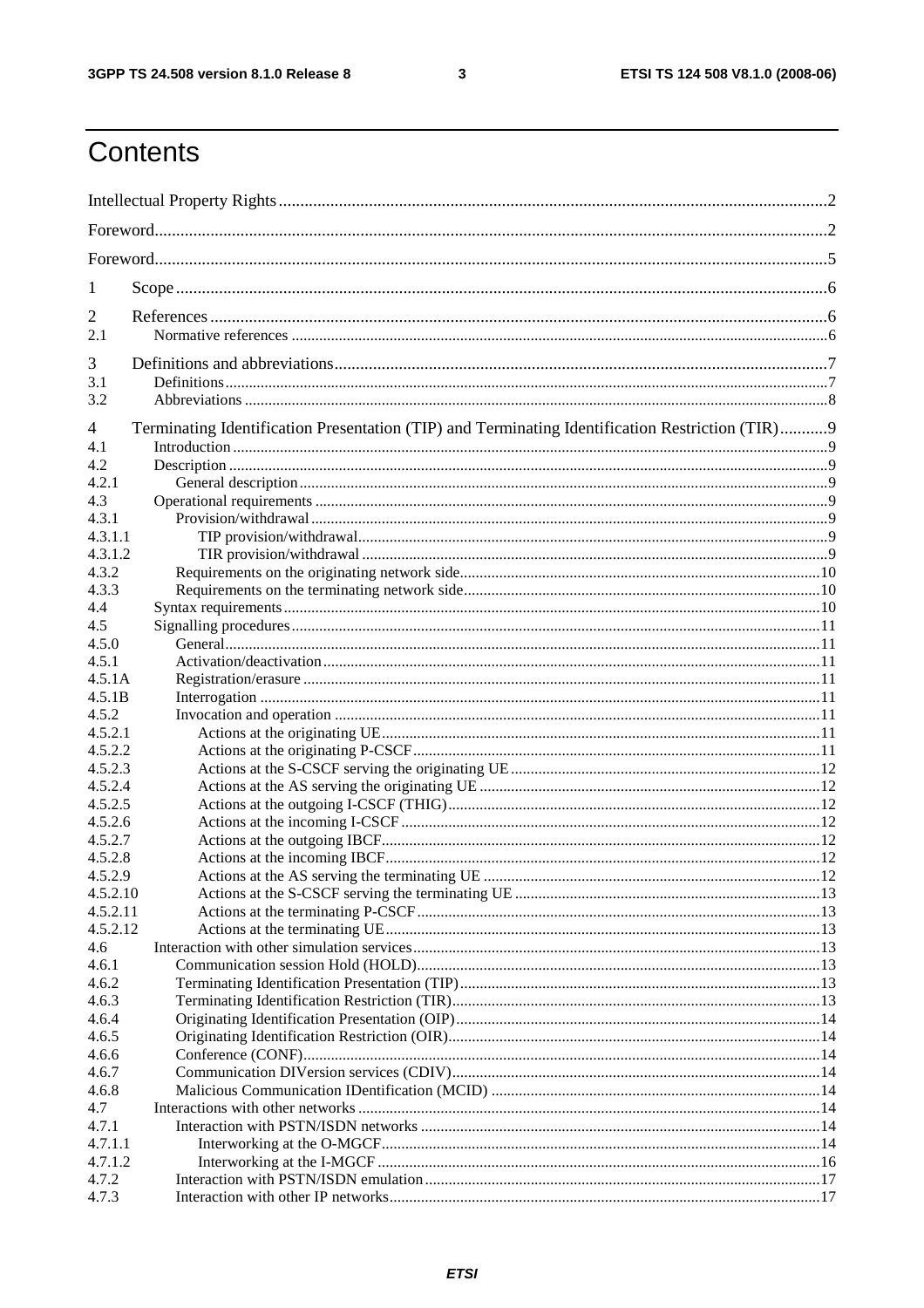$\overline{\mathbf{4}}$ 

| 4.8   |                               |  |
|-------|-------------------------------|--|
| 4.9   |                               |  |
| 4.9.1 |                               |  |
| 4.9.2 |                               |  |
|       | <b>Annex A (informative):</b> |  |
|       | <b>Annex B</b> (informative): |  |
|       |                               |  |
|       |                               |  |
|       | <b>Annex C</b> (informative): |  |
|       | <b>Annex D</b> (informative): |  |
|       |                               |  |
|       |                               |  |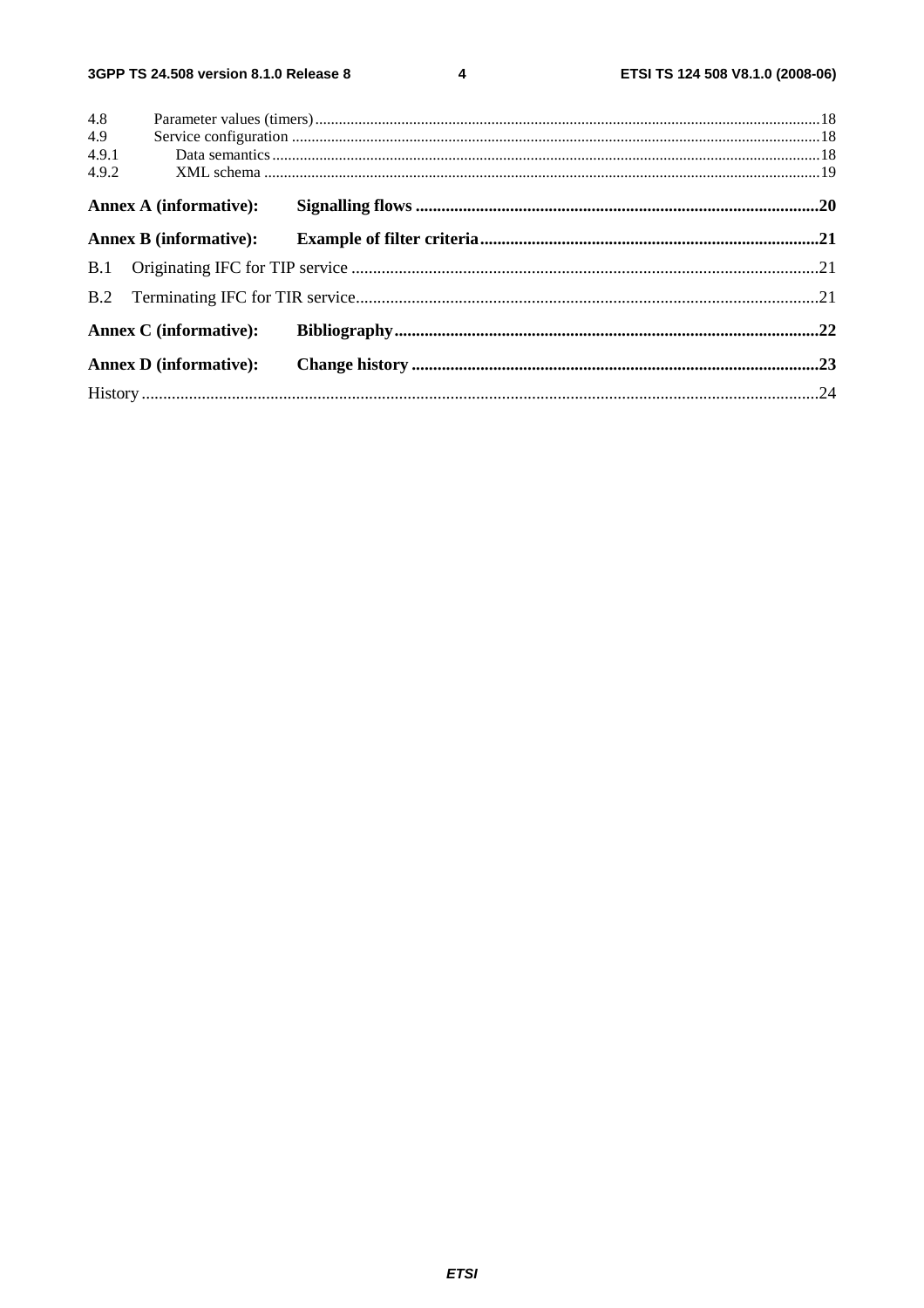### Foreword

This Technical Specification (TS) was been produced by ETSI Technical Committee Telecommunications and Internet converged Services and Protocols for Advanced Networking (TISPAN) and originally published as ETSI TS 183 008 [18]. It was transferred to the 3rd Generation Partnership Project (3GPP) in in January 2008.

The contents of the present document are subject to continuing work within the TSG and may change following formal TSG approval. Should the TSG modify the contents of the present document, it will be re-released by the TSG with an identifying change of release date and an increase in version number as follows:

Version x.y.z

where:

- x the first digit:
	- 1 presented to TSG for information;
	- 2 presented to TSG for approval;
	- 3 or greater indicates TSG approved document under change control.
- y the second digit is incremented for all changes of substance, i.e. technical enhancements, corrections, updates, etc.
- z the third digit is incremented when editorial only changes have been incorporated in the document.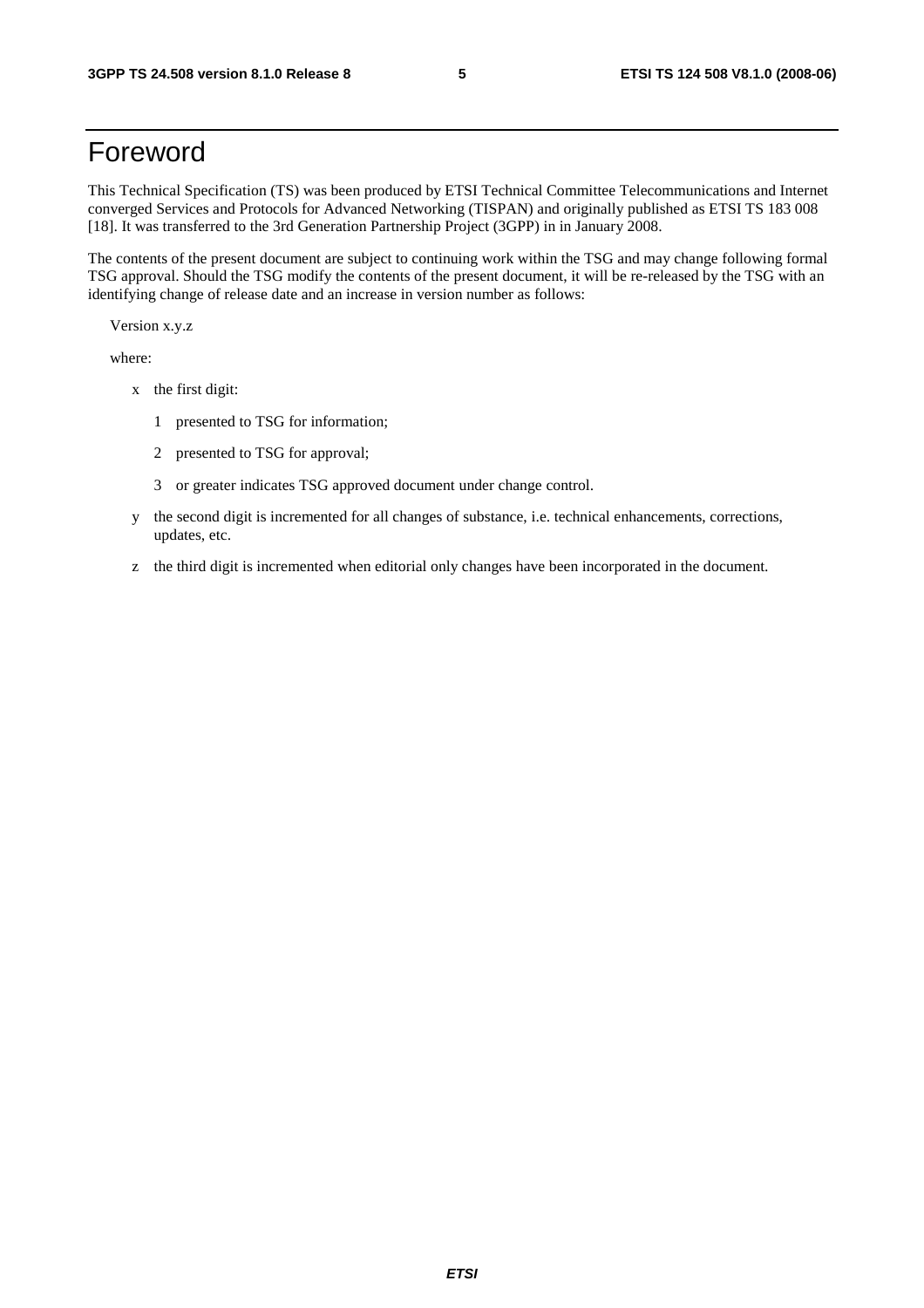### 1 Scope

The present document specifies the stage three protocol description of the Terminating Identification Presentation (TIP) and Terminating Identification Restriction (TIR) services, based on stage one and two of the ISDN COLP [3] and COLR [4] supplementary services. Within the TISPAN NGN Release 1 Next Generation Network (NGN) the stage 3 description is specified using the IP Multimedia Call Control Protocol based on Session Initiation Protocol (SIP) and Session Description Protocol (SDP).

## 2 References

The following documents contain provisions which, through reference in this text, constitute provisions of the present document.

- References are either specific (identified by date of publication, edition number, version number, etc.) or non-specific.
- For a specific reference, subsequent revisions do not apply.
- For a non-specific reference, the latest version applies. In the case of a reference to a 3GPP document (including a GSM document), a non-specific reference implicitly refers to the latest version of that document *in the same Release as the present document*.

Referenced documents which are not found to be publicly available in the expected location might be found at http://docbox.etsi.org/Reference.

For online referenced documents, information sufficient to identify and locate the source shall be provided. Preferably, the primary source of the referenced document should be cited, in order to ensure traceability. Furthermore, the reference should, as far as possible, remain valid for the expected life of the document. The reference shall include the method of access to the referenced document and the full network address, with the same punctuation and use of upper case and lower case letters.

NOTE: While any hyperlinks included in this clause were valid at the time of publication ETSI cannot guarantee their long term validity.

### 2.1 Normative references

The following referenced documents are indispensable for the application of the present document. For dated references, only the edition cited applies. For non-specific references, the latest edition of the referenced document (including any amendments) applies.

| $[1]$ | ETSI ES 282 007: "Telecommunications and Internet converged Services and Protocols for<br>Advanced Networking (TISPAN); IP Multimedia Subsystem (IMS); Functional architecture".                                                                                                                     |
|-------|------------------------------------------------------------------------------------------------------------------------------------------------------------------------------------------------------------------------------------------------------------------------------------------------------|
| $[2]$ | ETSI ES 283 003: "Telecommunications and Internet converged Services and Protocols for<br>Advanced Networking (TISPAN); IP Multimedia Call Control Protocol based on Session<br>Initiation Protocol (SIP) and Session Description Protocol (SDP) Stage 3 (3GPP TS 24.229<br>(Release 7), modified)". |
| $[3]$ | ETSI EN 300 094: "Integrated Services Digital Network (ISDN); Connected Line Identification<br>Presentation (COLP) supplementary service; Service description".                                                                                                                                      |
| $[4]$ | ETSI ETS 300 095: "Integrated Services Digital Network (ISDN); Connected Line Identification<br>Restriction (COLR) supplementary service; Service description".                                                                                                                                      |
| $[5]$ | IETF RFC 3323: "A Privacy Mechanism for the Session Initiation Protocol (SIP)".                                                                                                                                                                                                                      |
| [6]   | IETF RFC 3325: "Private Extensions to the Session Initiation Protocol (SIP) for Network Asserted<br>Identity within Trusted Networks".                                                                                                                                                               |
| [7]   | IETF RFC 2396: "Uniform Resource Identifiers (URI): Generic Syntax".                                                                                                                                                                                                                                 |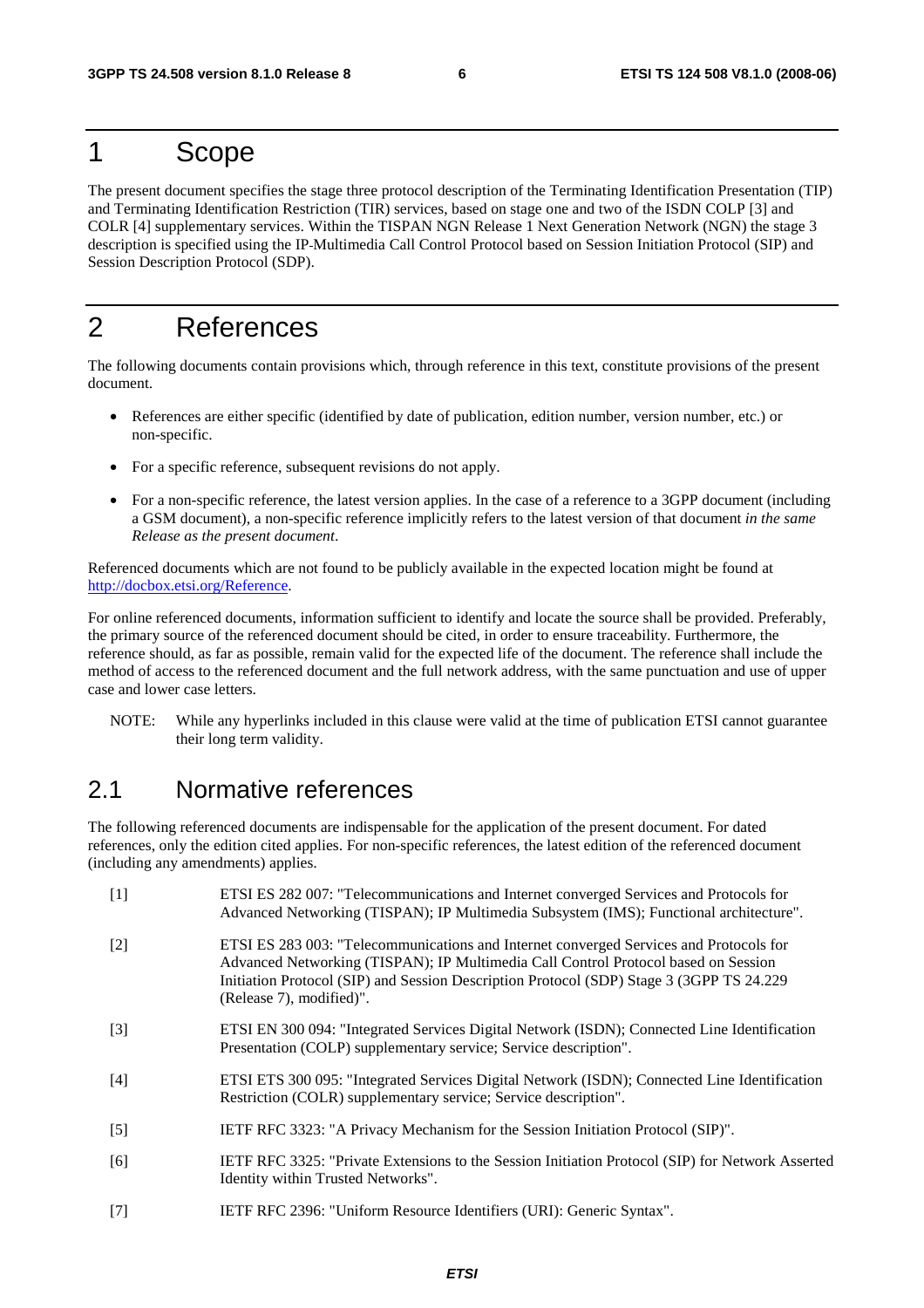- [8] IETF RFC 3966: "The tel URI for Telephone Numbers".
- [9] IETF RFC 3261: "SIP: Session Initiation Protocol".
- [10] ETSI ES 282 003: "Telecommunications and Internet converged Services and Protocols for Advanced Networking (TISPAN); Resource and Admission Control Sub-system (RACS); Functional Architecture".
- [11] **IETF RFC 2806: "URLs for Telephone Calls".**
- [12] ITU-T Recommendation E.164: "The international public telecommunication numbering plan".
- [13] ITU-T Recommendation I.210: "Principles of telecommunication services supported by an ISDN and the means to describe them".
- [14] ETSI TS 182 006: "Telecommunications and Internet converged Services and Protocols for Advanced Networking (TISPAN); IP Multimedia Subsystem (IMS); Stage 2 description (3GPP TS 23.228 V7.2.0, modified)".
- [15] ETSI TS 183 023: "Telecommunications and Internet converged Services and Protocols for Advanced Networking (TISPAN); PSTN/ISDN simulation services; Extensible Markup Language (XML) Configuration Access Protocol (XCAP) over the Ut interface for Manipulating NGN PSTN/ISDN Simulation Services".
- [16] ETSI ES 283 027:"Telecommunications and Internet converged Services and Protocols for Advanced networking (TISPAN); Endorsement of the SIP-ISUP Interworking between the IP Multimedia (IM) Core Network (CN) subsystem and Circuit Switch (CS) networks (3GPP TS 29.163 (Release 7), modified)".
- [17] IETF draft-ietf-sip-connected-identity-05.txt: Connected Identity in the Session Initiation Protocol (SIP).
- [18] ETSI TS 183 008 V2.7.0: "Telecommunications and Internet converged Services and Protocols for Advanced Networking (TISPAN); PSTN/ISDN simulation services Terminating Identification Presentation (TIP) and Terminating Identification Restriction (TIR); Protocol specification".

## 3 Definitions and abbreviations

### 3.1 Definitions

For the purposes of the present document, the following terms and definitions apply:

**Breakout Gateway Control Function (BGCF):** See ES 282 007 [1].

**Call Session Control Function (CSCF):** See ES 282 007 [1].

**dialog:** See RFC 3261 [9].

**header:** See RFC 3261 [9].

**header field:** See RFC 3261 [9].

**identity information:** all the information (RFC 2806 [11] / RFC 2396 [7] / ITU-T Recommendation E.164 [12]) identifying a user, including trusted (network generated) and/or untrusted (user generated) addresses

NOTE: Identity information takes the form of either a SIP URI (see RFC 3261 [9]) or a "tel" URI (see RFC 3966 [8]).

**incoming initial request:** all requests intended to initiate either a dialog or a standalone transaction received from the served user

**Interrogating-CSCF (I-CSCF):** See ES 282 003 [10].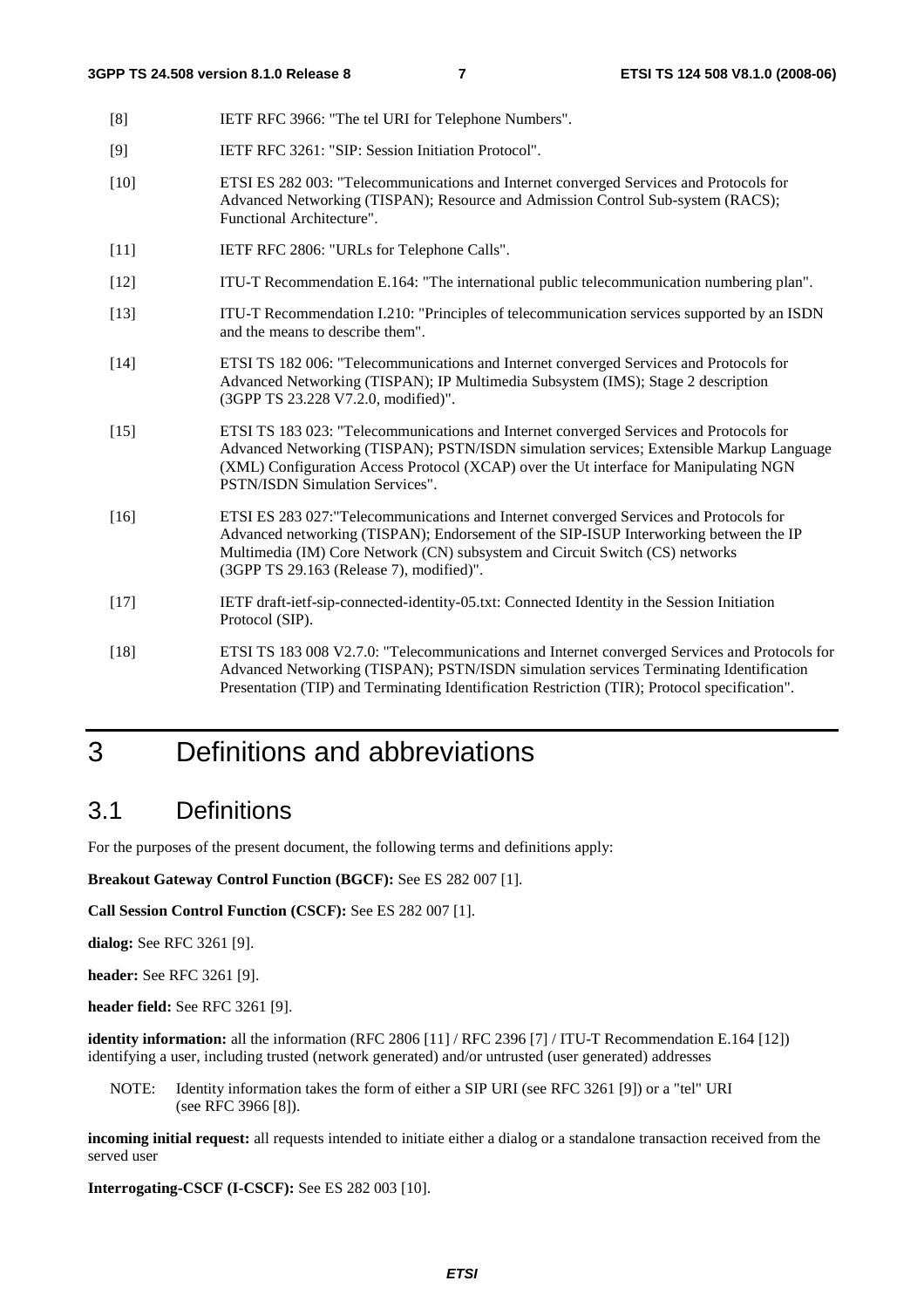**Interconnection Border Control Function (IBCF):** See ES 282 003 [10].

**Media Gateway Control Function (MGCF):** See ES 282 007 [1].

**method:** See RFC 3261 [9].

**Multimedia Resource Function Controller (MRFC):** See ES 282 007 [1].

**Multimedia Resource Function Processor (MRFP):** See ES 282 007 [1].

**outgoing initial request:** all requests intended to initiate either a dialog or a standalone transaction terminated by the served user

**provisional response:** See RFC 3261 [9].

**proxy:** See RFC 3261 [9].

**Proxy-CSCF (P-CSCF):** See ES 282 003 [10].

**public user identity:** See TS 182 006 [14], clause 4.3.3.2 and ES 282 003 [10].

**request:** See RFC 3261 [9].

**response:** See RFC 3261 [9].

**session:** See RFC 3261 [9].

**(SIP) transaction:** See RFC 3261 [9].

**Subscription Locator Function (SLF):** See ES 282 007 [1].

**supplementary service:** See ITU-T Recommendation I.210 [13], clause 2.4.

**tag:** See RFC 3261 [9].

**trusted identity information:** network generated user public identity information

### 3.2 Abbreviations

For the purposes of the present document, the following abbreviations apply:

| <b>ANM</b>       | ANswer Message (ISUP)                                                                          |
|------------------|------------------------------------------------------------------------------------------------|
| AS               | <b>Application Server</b>                                                                      |
| <b>BGCF</b>      | <b>Breakout Gateway Control Function</b>                                                       |
| <b>CDIV</b>      | <b>Communication DIVersion</b>                                                                 |
| <b>CN</b>        | <b>Core Network</b>                                                                            |
| <b>CON</b>       | CONnect (ISUP)                                                                                 |
| <b>CONF</b>      | <b>CONFerence</b>                                                                              |
| CS               | Circuit Switched                                                                               |
| <b>CSCF</b>      | <b>Call Session Control Function</b>                                                           |
| HOLD             | communication HOLD                                                                             |
| IAM              | Initial Address Message (ISUP)                                                                 |
| <b>IBCF</b>      | <b>Interconnection Border Control Function</b>                                                 |
|                  | I-CSCF (THIG) Incoming-Call Session Control Function (Topology Hiding Interconnection Gateway) |
| I-CSCF           | Interrogating-Call Session Control Function                                                    |
| <b>IFC</b>       | Initial Filter Criteria                                                                        |
| <b>IMS</b>       | IP Multimedia Subsystem                                                                        |
| IP               | Internet Protocol                                                                              |
| <b>ISDN</b>      | <b>Integrated Service Data Network</b>                                                         |
| <b>ISUP MIME</b> | ISDN User Part Multi-purpose Internet Mail Extension                                           |
| <b>MCID</b>      | <b>Malicious Communication IDentification</b>                                                  |
| <b>MGCF</b>      | Media Gateway Control Function                                                                 |
| <b>MRFP</b>      | <b>Multimedia Resource Function Processor</b>                                                  |
| <b>NGN</b>       | <b>Next Generation Network</b>                                                                 |
| <b>OIP</b>       | Originating Identification Presentation                                                        |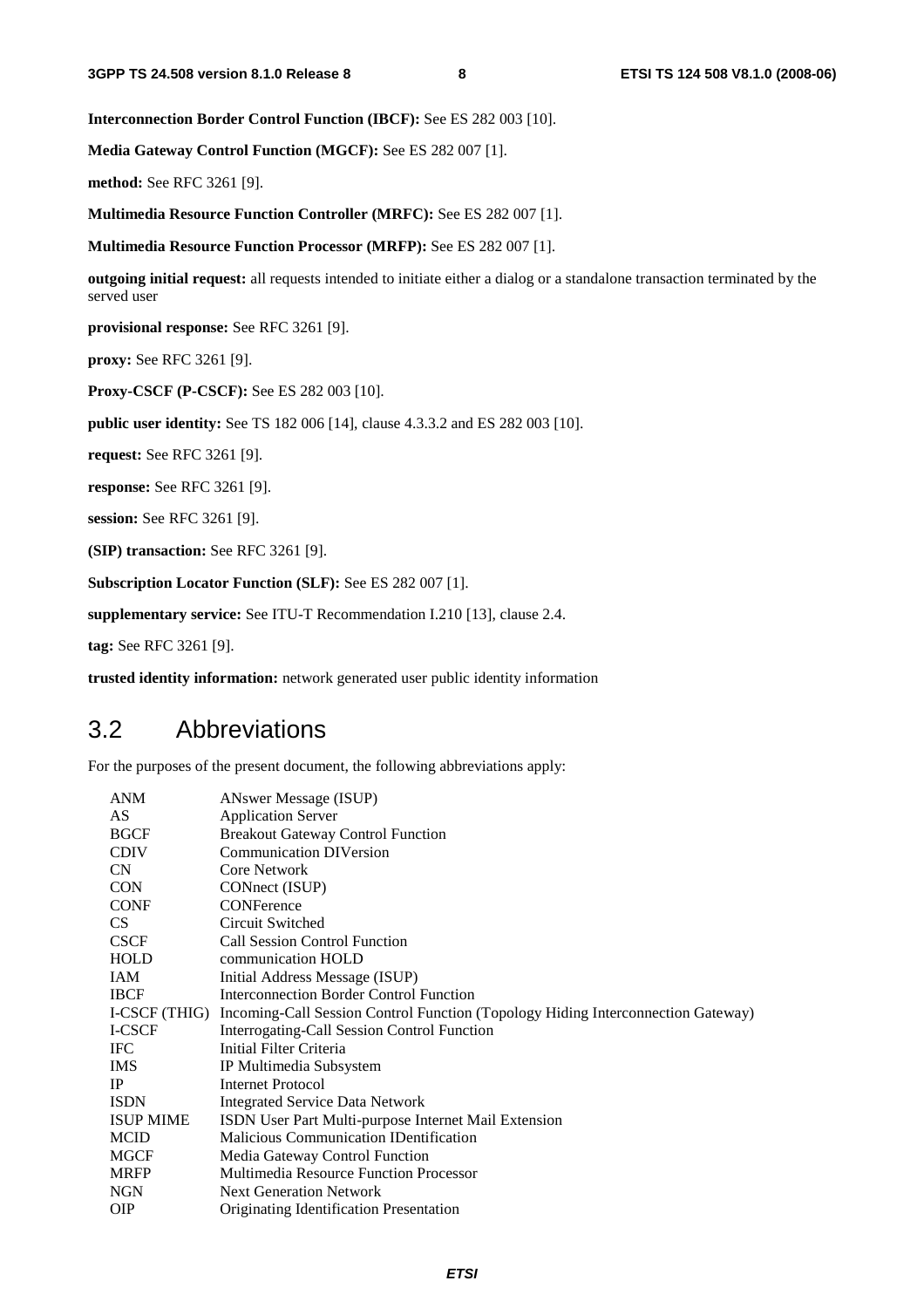| <b>OIR</b>  | Originating Identification Restriction         |
|-------------|------------------------------------------------|
| P-CSCF      | Proxy-Call Session Control Function            |
| <b>PSTN</b> | Public Switch Telephone Network                |
| S-CSCF      | Serving-Call Session Control Function          |
| <b>SIP</b>  | <b>Session Initiation Protocol</b>             |
| <b>SLF</b>  | <b>Subscription Locator Function</b>           |
| <b>TIP</b>  | <b>Terminating Identification Presentation</b> |
| <b>TIR</b>  | <b>Terminating Identification Restriction</b>  |
| UE          | User Equipment                                 |
| <b>XML</b>  | Extensible Markup Language                     |

## 4 Terminating Identification Presentation (TIP) and Terminating Identification Restriction (TIR)

### 4.1 Introduction

The Terminating Identification Presentation (TIP) service provides the originating party with the possibility of receiving identity information in order to identify the terminating party.

The network shall deliver the Terminating Identity to the originating party on communication acceptance regardless of the terminal capability to handle the information.

The Terminating Identification Restriction (TIR) is a service offered to the connected party which enables the connected party to prevent presentation of the terminating identity information to originating party.

### 4.2 Description

#### 4.2.1 General description

The Terminating Identification Presentation (TIP) service provides the originating party with the possibility of receiving trusted information in order to identify the terminating party.

The Terminating Identification Restriction (TIR) is a service offered to the terminating party which enables the terminating party to prevent presentation of the terminating identity information to originating party.

### 4.3 Operational requirements

#### 4.3.1 Provision/withdrawal

#### 4.3.1.1 TIP provision/withdrawal

The TIP service may be provided after prior arrangement with the service provider or be generally available.

The TIP service shall be withdrawn at the subscriber's request or for administrative reasons.

As a general operator policy a special arrangement may exist on a per subscriber basis or on a general behaviour basis whereby the terminating user's identity information intended to be transparently transported by the network is not screened by the network.

#### 4.3.1.2 TIR provision/withdrawal

The TIR service, temporary mode, may be provided on a subscription basis or may be generally available.

The TIR service, permanent mode, shall be provided on a subscription basis.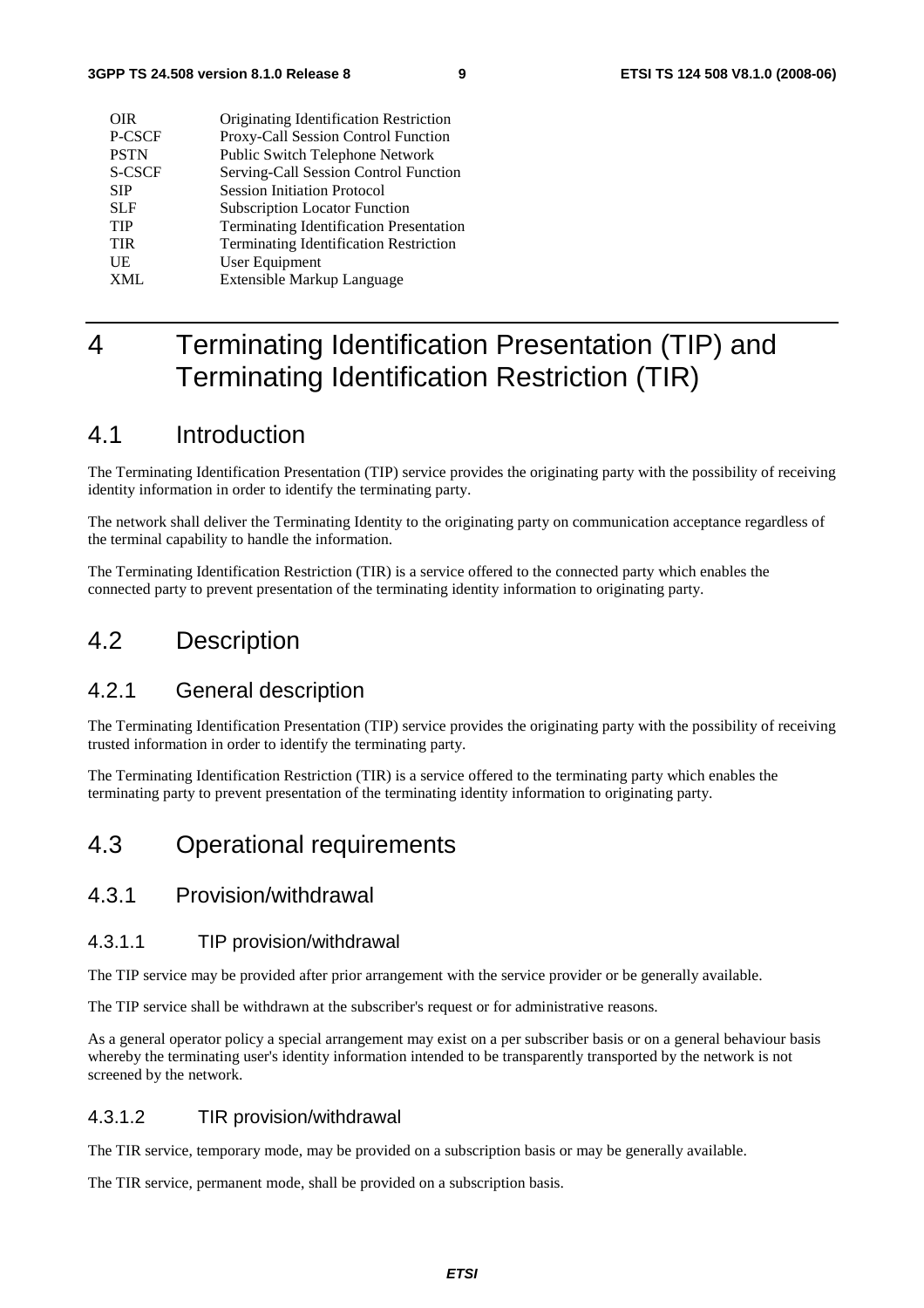As a network option, the TIR service can be offered with several subscription options. A network providing the TIR service shall support temporary mode at a minimum. Subscription options are summarized in table 1.

| <b>Subscription option values</b> | <b>Values</b>                                        |
|-----------------------------------|------------------------------------------------------|
| Mode                              | - permanent mode (active for all requests)           |
|                                   | - temporary mode (specified by the user per request) |
| Temporary mode default            | - presentation restricted                            |
|                                   | - presentation not restricted                        |

| Table 1: TIR subscription options |
|-----------------------------------|
|-----------------------------------|

### 4.3.2 Requirements on the originating network side

For originating users that subscribe to the TIP service, if network provided identity information about the terminator is available, and if presentation is allowed, the network shall include that information in the responses sent to the user.

If the presentation of the network asserted identity is restricted due to the TIR service, then the originating user shall receive an indication that the network provided identity was not sent because of restriction.

If the network asserted identity information is not available at the originating network (for reasons such as interworking), then the network shall indicate to the terminating user that the network asserted identity information was not included for reasons other than restriction.

As a national option the originating AS can override the presentation restriction indication and the terminating identity is then presented to the originating subscriber for specific originating access's categories (e.g. police).

#### 4.3.3 Requirements on the terminating network side

As part of the basic communication control procedures specified in ES 283 003 [2], the following requirements apply at the terminating network side in support of the TIP service and the TIR service. Unless noted otherwise, these requirements are meant to apply to responses where the presence of the P-Asserted-Identity and Privacy header fields are allowed. These procedures apply regardless of whether the originating or terminating parties subscribe to the TIP service or the TIR service.

The terminating network shall include network asserted identity information in responses where allowed by ES 283 003 [2]. For TIR subscribers:

- The terminating user may include an indication that it wishes to have the presentation of its identity information restricted, in any response where allowed by ES 283 003 [2].
- If the terminating user has subscribed to the TIR service in the permanent or temporary mode, then the network shall automatically invoke the TIR service for every incoming request.

If the TIR service is not invoked, the network-provided identity shall be considered to be presentation allowed.

### 4.4 Syntax requirements

The syntax for the relevant headers in the SIP requests and SIP responses shall be as follows:

- The syntax of the P-Asserted-Identity header field shall conform to the requirements in ES 283 003 [2] (RFC 3325 [6] and RFC 3966 [8]).
- The syntax of the Privacy header shall conform to the requirements in ES 283 003 [2] (RFC 3323 [5] and RFC 3325 [6]).
- The Syntax of the option tag "from-change" shall conform to the requirements in IETF draft-ietf-sip-connected-identity-05.txt [17]: Connected Identity in the Session Initiation Protocol (SIP)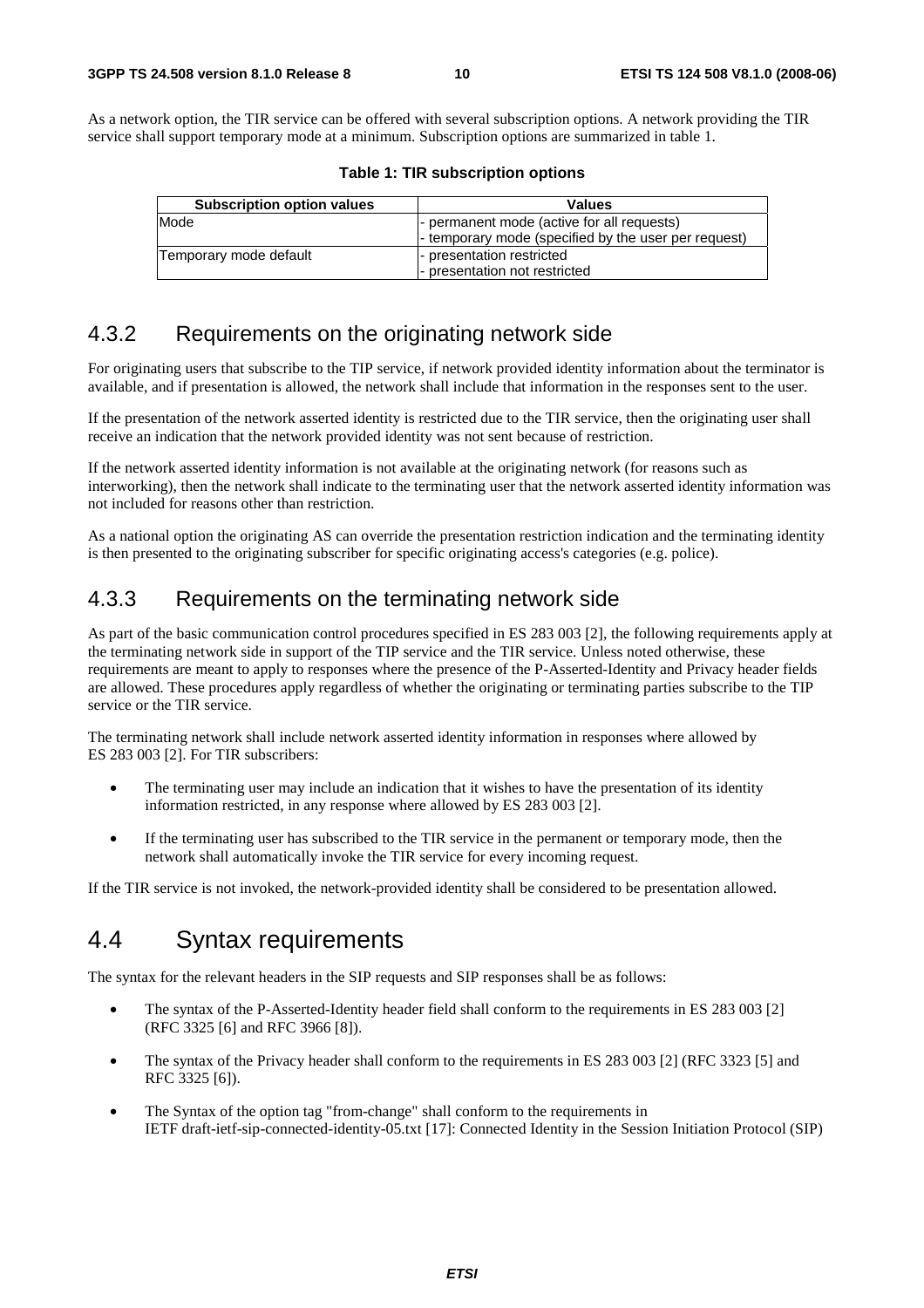### 4.5 Signalling procedures

#### 4.5.0 General

For user configuration of the TIR service the Ut interface should be used.

See clause 4.9 for further information about the structure of the XML document.

NOTE: Other possibilities for user configuration, as web-based provisioning or pre-provisioning by the operator are outside the scope of the present document.

#### 4.5.1 Activation/deactivation

The TIP service is activated at provisioning and deactivated at withdrawal.

The TIR service is activated at provisioning and deactivated at withdrawal.

#### 4.5.1A Registration/erasure

The TIP service requires no registration. Erasure is not applicable.

The TIR service requires no registration. Erasure is not applicable.

#### 4.5.1B Interrogation

For TIP, interrogation is not applicable.

For interrogation of TIR, the Ut interface should be used.

#### 4.5.2 Invocation and operation

#### 4.5.2.1 Actions at the originating UE

A UE that supports the TIP service signalling procedures shall support the receipt, in SIP responses to SIP requests initiating a dialog or for standalone transactions, one or more P-Asserted-Identity headers, each one containing a network-provided identity information of the terminating user.

If no P-Asserted-Identity header fields are present, but a Privacy header field set to "id" was present, then the network-provided identity information was withheld due to presentation restriction.

If neither P-Asserted-Identity header fields nor a Privacy header fields set to "id" are present, then the network-provided identity information was not available (due, for example, to interworking with other networks).

Once a 2xx response is received, the P-Asserted-Identity header field of the first 2xx response is used, e.g. when presenting the identity to the user.

NOTE 1: Any P-Asserted-Identity received in a provisional response is outside the scope of this service.

If the originating user is subscribed to the TIP services and wants to receive the TIP the UE shall add the option tag "from-change" to the Supported header field in the initial request.

NOTE 2: This option tag is used to indicate that a UA supports changes to URIs in From and To header fields during a dialog. Not setting this indication shows that the UE is not supporting this procedure.

#### 4.5.2.2 Actions at the originating P-CSCF

There are no procedures at the originating P-CSCF relevant to the TIP service or the TIR service.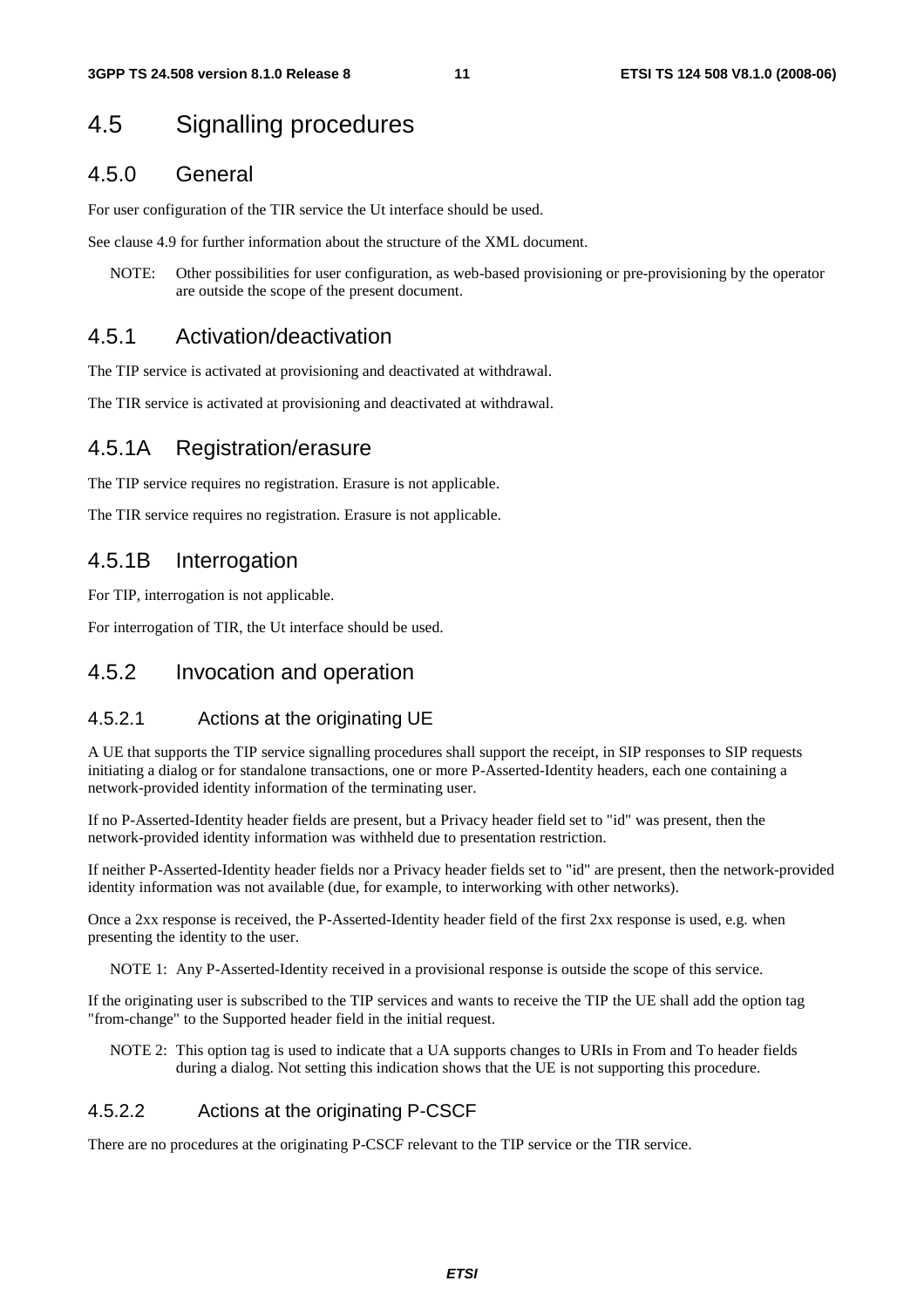#### 4.5.2.3 Actions at the S-CSCF serving the originating UE

Procedures according to ES 283 003 [2] shall apply.

- NOTE 1: If the Privacy header field set to "id" is included in the response message, this entry should not be removed as described in ES 283 003 [2] clause 5.4.3.2. The priv-value "id" in the Privacy header will be used by the originating UE to distinguish the request of TIR by the terminating user.
- NOTE 2: Annex B provides an example of an initial filter criterion that can be applied for the TIP/TIR service.

#### 4.5.2.4 Actions at the AS serving the originating UE

If the originating user is subscribed to the permanent mode the AS shall pass the option tag "from-change" to the Supported header field in the initial request if not already received.

If the originating user is not subscribed to the TIP service the AS shall remove the option tag "from-change".

NOTE 1: If the terminating user requests privacy the S-CSCF removes the P-Asserted-Identity header field as part of the basic communication procedures defined in ES 283 003 [2].

If an originating user does not subscribe to the TIP service, any P-Asserted-Identity header fields or Privacy header fields included in the SIP response shall be removed. As a network option, if the originating user has an override category, the AS shall send the P-Asserted-Identity headers and remove the Privacy header fields.

When the Privacy header field is set to "id", with the exception of the cases listed above, the AS should not remove this Privacy header entry.

NOTE 2: The priv-value "id" in the Privacy header will be used by the originating UE to distinguish the request of TIR by the terminating user.

#### 4.5.2.5 Actions at the outgoing I-CSCF (THIG)

Procedures according to ES 283 003 [2] shall apply.

#### 4.5.2.6 Actions at the incoming I-CSCF

Procedures according to ES 283 003 [2] shall apply.

#### 4.5.2.7 Actions at the outgoing IBCF

Procedures according to ES 283 003 [2] shall apply.

NOTE: It is assumed that the IBCF is responsible for stripping the P-Asserted-Identity from the SIP header when interworking with untrusted networks.

#### 4.5.2.8 Actions at the incoming IBCF

Procedures according to ES 283 003 [2] shall apply.

NOTE: It is assumed that the IBCF is responsible for stripping the P-Asserted-Identity from the SIP header when interworking with untrusted networks.

#### 4.5.2.9 Actions at the AS serving the terminating UE

For a terminating user who subscribes to the TIR service in "permanent mode", if a SIP response to a SIP request does not include a Privacy header field, the AS shall insert a Privacy header field set to "id". If the response includes a Privacy header field that is set to "none", the AS shall remove the "none" value from the Privacy header field.

For a terminating user who subscribes to the TIR service in "permanent mode", if a SIP INVITE with a Supported header field including a option tag "from-change", the AS shall remove the option tag "from-change".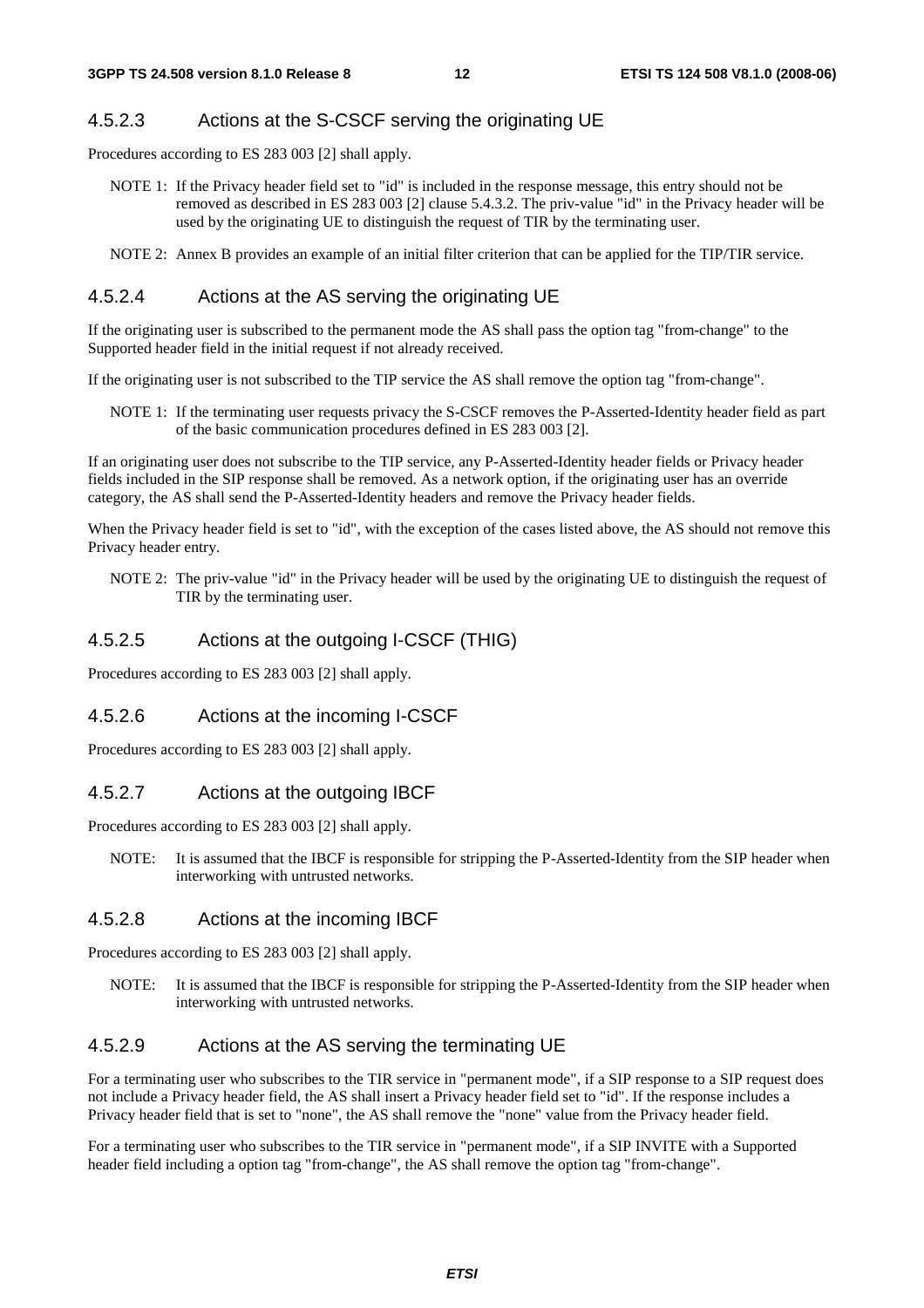For a terminating user who subscribes to the TIR service in "temporary mode" with default set to "restricted", if a SIP response to a SIP request does not include a Privacy header field, the AS shall insert a Privacy header field set to "id".

For a terminating user who subscribes to the TIR service in "temporary mode" with default set to "not restricted" normal procedures apply.

As a terminating network option, if the "no screening" special arrangement does not exist with the terminating user and an UPDATE request is received from the terminating user, then the AS may attempt to match the information in the From header with the set of registered public user identities for the served user. If no match is found, the AS may change the value of the From header in the UPDATE to the public user identity of the served user.

#### 4.5.2.10 Actions at the S-CSCF serving the terminating UE

Procedures according to ES 283 003 [2] shall apply.

NOTE: Annex B provides an example of an initial filter criterion that that can be applied for the TIP/TIR service.

#### 4.5.2.11 Actions at the terminating P-CSCF

Procedures according to ES 283 003 [2] shall apply.

#### 4.5.2.12 Actions at the terminating UE

A terminating UE receiving an initial request including a Supported header field with the option tag "from-change" and supporting the "from-to" change shall sent within a provisional or final response the Supported header with the option tag "from-change".

A terminating UE receiving an initial request including a Supported header field with the option tag "from-change" may send a UPDATE message with a updated from and to header according the rules of draft-ietf-sip-connected-identity-05.txt [17].

The destination UE, if the terminating user wishes to override the default setting of "presentation not restricted" of the TIR service in temporary mode, shall include a Privacy header with privacy type of "id" in any non-100 responses it sends upon receipt of a SIP request.

The destination UE , if the terminating user wishes to override the default setting of "presentation restricted" of the TIR service in temporary mode, shall include a Privacy header with privacy type of "none" in any non-100 responses it sends upon receipt of a SIP request.

NOTE: It is assumed that TIR subscribers support RFC 3325 [6].

### 4.6 Interaction with other simulation services

#### 4.6.1 Communication session Hold (HOLD)

No impact, i.e. neither simulation service shall affect the operation of the other simulation service.

### 4.6.2 Terminating Identification Presentation (TIP)

The TIR service shall normally take precedence over the TIP service. The TIP service can take precedence over the TIR service when the originating user has an override category. This is a national matter, the operation of which is outside the scope of the present document.

#### 4.6.3 Terminating Identification Restriction (TIR)

The TIR service shall normally take precedence over the TIP service. The TIP service can take precedence over the TIR service when the originating user has an override category. This is a national matter, the operation of which is outside the scope of the present document.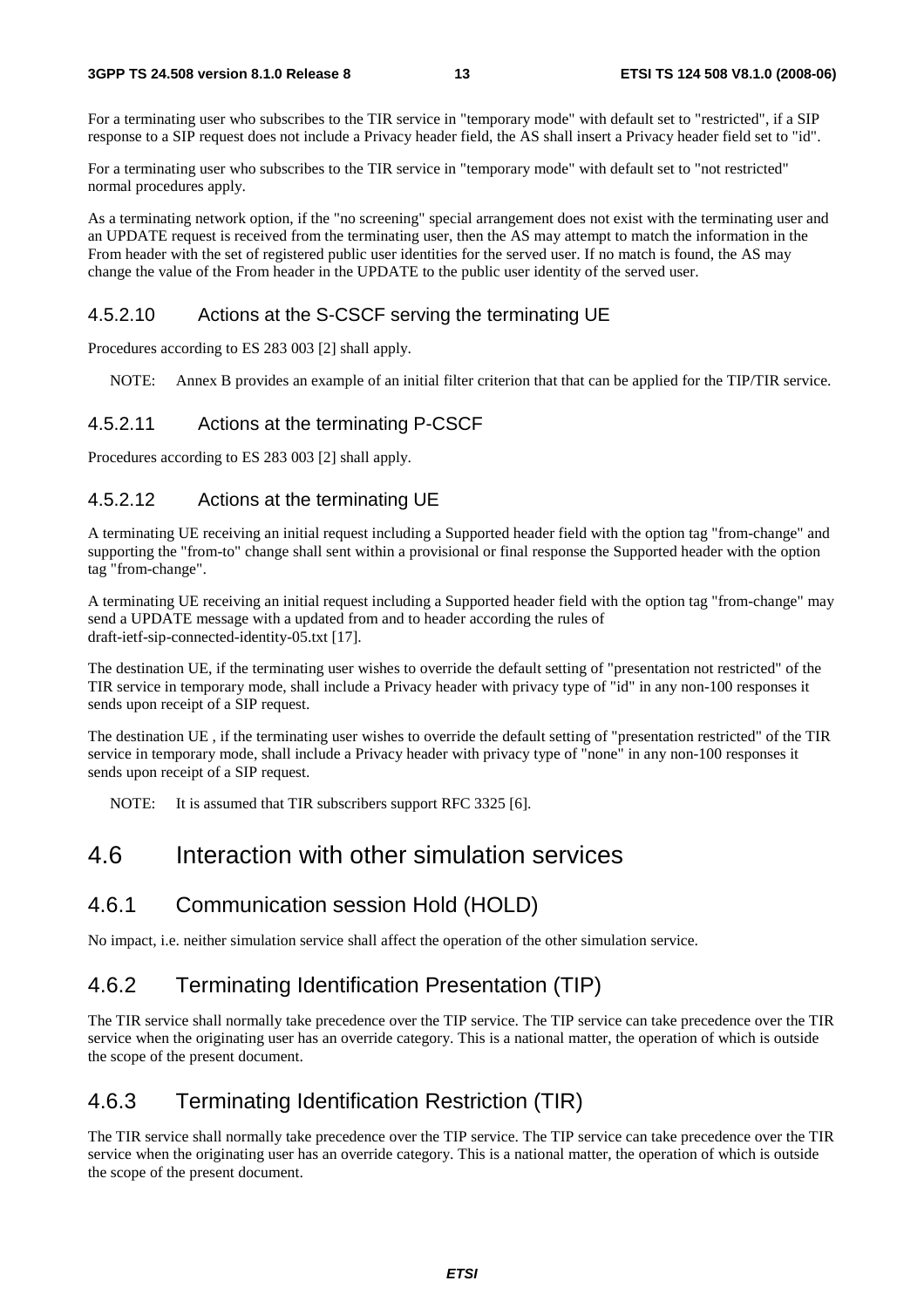### 4.6.4 Originating Identification Presentation (OIP)

No impact, i.e. neither simulation service shall affect the operation of the other simulation service.

### 4.6.5 Originating Identification Restriction (OIR)

No impact, i.e. neither simulation service shall affect the operation of the other simulation service.

### 4.6.6 Conference (CONF)

Conference controller: no impact, i.e. neither simulation service shall affect the operation of the other simulation service.

Participants in a conference shall not receive the TIP service information of participants being added to the conference.

### 4.6.7 Communication DIVersion services (CDIV)

In case of the TIP service if the served (forwarding/deflecting) user selects the option that the originating user is not notified of communication diversion, then the originating user shall receive no diversion notification. In addition, the originating user shall not receive the terminating user's identity information when the communication is answered, unless the originating user has override capability.

In case of the TIP service if the served (forwarding/deflecting) user selects the option that the originating user is notified, but without the diverted-to address, then the originating user shall not receive the terminating user's identity information when the communication is answered, unless the originating user has override capability.

If a diverted-to user subscribes to the TIR service "permanent mode", then the diverted-to user's URI shall not be provided with the notification that the communication has been diverted.

If a diverted-to user subscribes to the TIR service "temporary mode", then the diverted-to user's URI shall not be provided until negotiation with the user has taken place and a positive indication from the user has been received.

In each of the above situations, a originating user that subscribes to the TIP service and who has override capability will not receive the diverted-to user's number as part of the diverting notification information, but can use the override capability in order to receive the terminating identity information when the communication is answered.

### 4.6.8 Malicious Communication IDentification (MCID)

No impact, i.e. neither simulation service shall affect the operation of the other simulation service.

### 4.7 Interactions with other networks

### 4.7.1 Interaction with PSTN/ISDN networks

The interworking described in ES 283 027 [16] shall apply.

Additionally for the 2nd Identity the following procedures shall apply.

#### 4.7.1.1 Interworking at the O-MGCF

For the mapping of IAM to the INVITE Message:

If an Optional forward call indicators parameter in the IAM is received where the bit H Connected line identity request indicator is set to "requested".

Then the option tag "from-change" shall be add to the Supported header field. See table 4.7.1.1.1.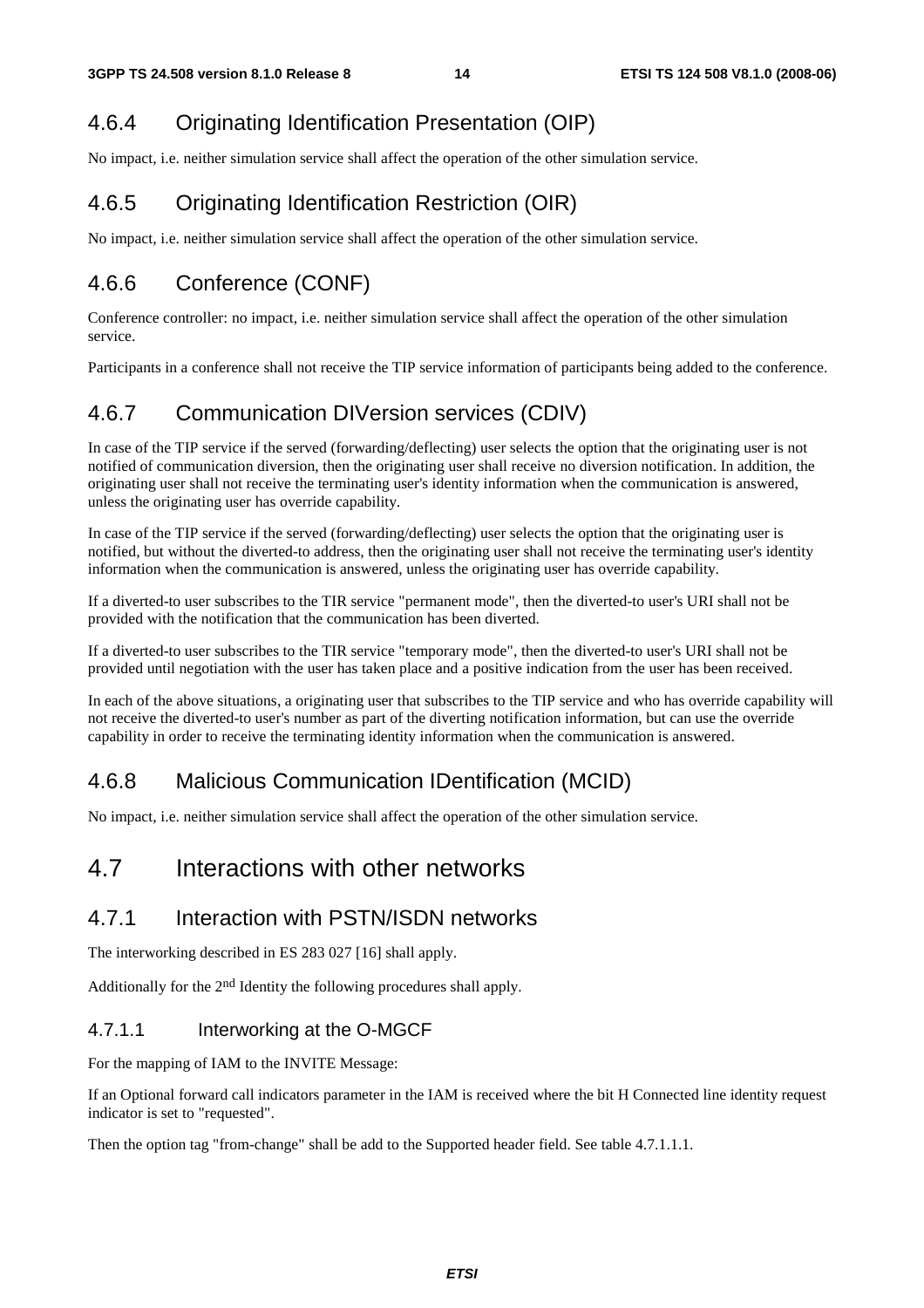| <b>ISUP Parameter</b>           | Derived value of                                                       | Source SIP header field | <b>Source Component</b> |
|---------------------------------|------------------------------------------------------------------------|-------------------------|-------------------------|
|                                 | parameter field                                                        | and component           | value                   |
| Optional forward call indicator | Connected line identity<br>request indicator is set to<br>l"reauested" | Supported               | "from-change"           |

#### **Table 4.7.1.1.1: Mapping of ISUP IAM to SIP INVITE**

If a provisional or final response including the option tag "from-change" is received , then the O-MGCF shall:

- if a 200 OK to the INVITE request is received, start timer  $T_{TIR1}$ ; and
- store the 200 OK response, without interworking it.

otherwise the 200 OK (INVITE) shall be mapped as described within ES 283 027 [16].

If an UPDATE request is received containing a changed From header field before the timer  $T<sub>TIR1</sub>$  expired, then the O-MGCF shall:

- stop timer  $T<sub>TIR1</sub>$
- map the From header field received in the UPDATE request to the Generic number in the ANM as shown in table 4.7.1.1.2;
- if the UPDATE includes a P-Asserted-Identity header field that is different from the one within the stored 200 OK response, the latest received P-Asserted-Identity header field shall be mapped to the connected number as described within ES 283 027 [16]; and
- map the parameters needed to be mapped of the stored 200 OK response to an ANM as described within ES 283 027 [16], modified by the changed mapping steps of the From and P-Asserted-Identity header fields.

When  $T<sub>TIR1</sub>$  expires, then the stored 200 OK (INVITE) response shall be mapped as described within ES 283 027 [16].

#### **Table 4.7.1.1.2: Mapping of SIP UPDATE to ISUP ANM/CON**

Generic number

**ANM/CON UPDATE** 

*ETSI*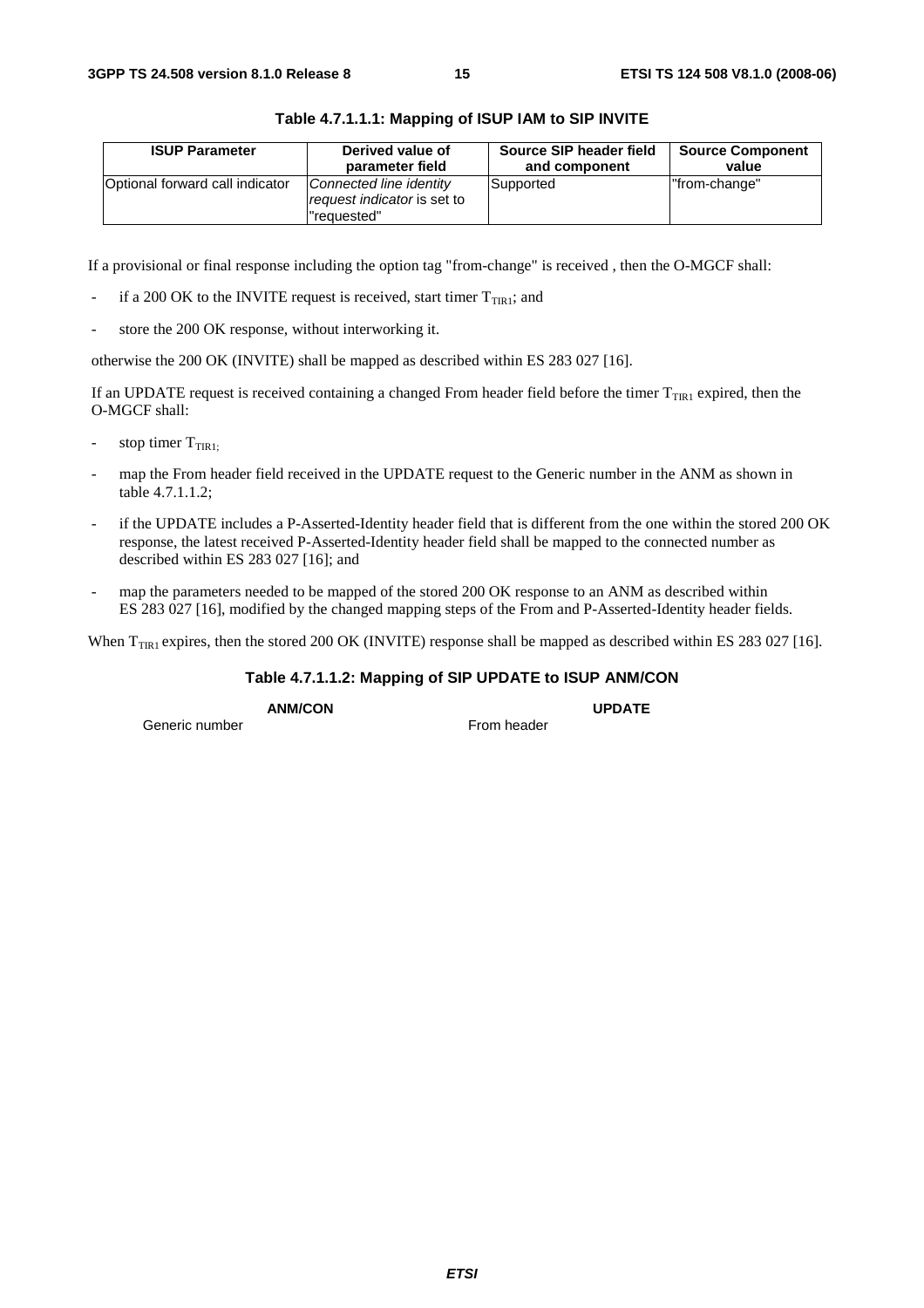| Source SIP header<br>field and component                                         | <b>Source</b><br>component<br>value | <b>Generic Number parameter</b><br>field                   | Derived value of parameter field                                                                                                                                                                                               |
|----------------------------------------------------------------------------------|-------------------------------------|------------------------------------------------------------|--------------------------------------------------------------------------------------------------------------------------------------------------------------------------------------------------------------------------------|
|                                                                                  |                                     | Number Qualifier Indicator                                 | "additional connected number"                                                                                                                                                                                                  |
| From, userinfo<br>component of URI<br>assumed to be in form<br>"+" CC + NDC + SN | CC                                  | Nature of Address Indicator                                | If CC is equal to the country code of the<br>country where I-MGCF is located AND<br>the next ISUP node is located in the<br>same country, then set to "national<br>(significant) number" else set to<br>"international number" |
|                                                                                  |                                     | Number Incomplete Indicator                                | "complete"                                                                                                                                                                                                                     |
|                                                                                  |                                     | Numbering Plan Indicator                                   | "ISDN (Telephony) numbering plan<br>(Recommendation E.164)"                                                                                                                                                                    |
| Privacy, priv-value<br>component                                                 | Privacy header<br>field absent      | <b>Address Presentation</b><br>Restricted Indicator (APRI) | 'presentation allowed"                                                                                                                                                                                                         |
|                                                                                  | 'none"                              |                                                            | presentation allowed"                                                                                                                                                                                                          |
|                                                                                  | "header"                            |                                                            | presentation restricted"                                                                                                                                                                                                       |
|                                                                                  | 'user"                              |                                                            | 'presentation restricted"                                                                                                                                                                                                      |
|                                                                                  |                                     | Screening Indicator                                        | "user provided, not verified"                                                                                                                                                                                                  |
| From, userinfo<br>component assumed to<br>be in form<br>"+" CC + NDC + SN        | CC, NDC, SN                         | Address Signals                                            | If NOA is "national (significant) number"<br>then set to<br>INDC + SN.<br>If NOA is "international number"<br>Ithen set to $CC + NDC + SN$                                                                                     |

#### **Table 4.7.1.1.3: Mapping of SIP From header field to ISUP Generic Number ("additional connected number") parameter**

#### 4.7.1.2 Interworking at the I-MGCF

For the mapping of INVITE to IAM the Message:

IF an option tag "from-change" is included within the Supported header field of the received INVITE,

THEN the bit H *Connected line identity request indicator* of the Optional forward call indicators parameter in the IAM shall be set to "requested".

#### **Table 4.7.1.2.1: Mapping of a SIP Supported header field of a SIP INVITE to the ISUP Optional forward call indicator of a ISUP IAM**

| Source SIP header field and<br>component | <b>Source Component value</b> | <b>ISUP Parameter</b>           | Derived value of<br>parameter field                                    |
|------------------------------------------|-------------------------------|---------------------------------|------------------------------------------------------------------------|
| Supported                                | "from-change"                 | Optional forward call indicator | Connected line identity<br>request indicator is set to<br>l"reauested" |

IF a received ISUP ANM includes a ISUP Generic Number ("additional connected number") parameter THEN the I-MGCF shall sent a 200 OK (INVITE) including a option tag "from-change" and an UPDATE as shown in table 4.7.1.2.2.

The to header field of the UPDATE is derived from the P-Asserted-Identity received within the initial INVITE.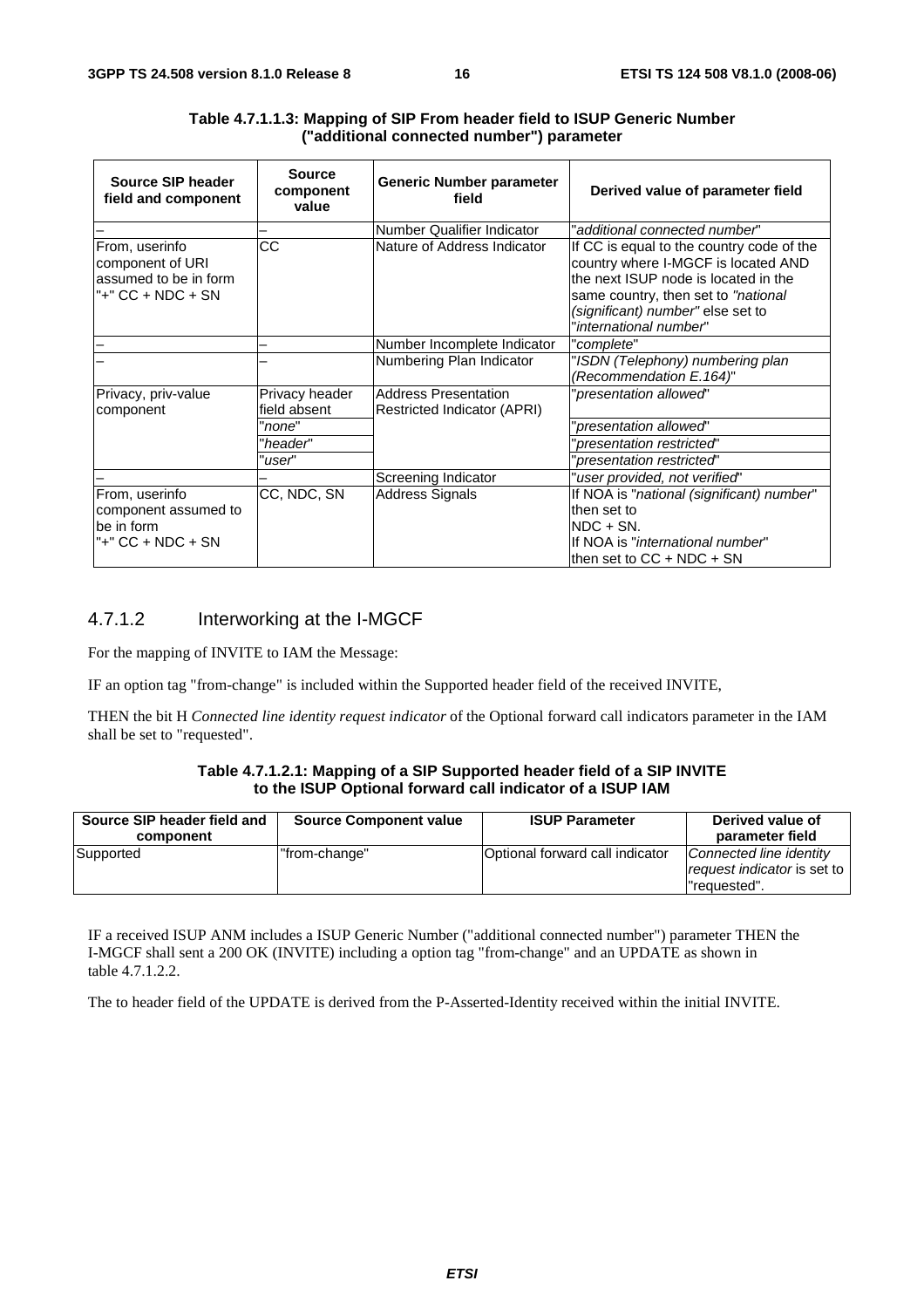| <b>ISUP</b><br>Parameter/field                         | Value                                                                                                                                 | <b>SIP component</b>       | Value                                                                                                                                              |
|--------------------------------------------------------|---------------------------------------------------------------------------------------------------------------------------------------|----------------------------|----------------------------------------------------------------------------------------------------------------------------------------------------|
| Generic Number<br><b>Number Qualifier</b><br>Indicator | "additional connected<br>number"                                                                                                      | From header field          | display-name (optional) and addr-spec                                                                                                              |
| Nature of Address<br>Indicator                         | "national (significant)<br>number"                                                                                                    | Addr-spec                  | Add "+" CC (of the country where the<br><b>IWU</b> is located) to Generic Number<br>Address Signals then map to user<br>portion of URI scheme used |
|                                                        | "international number"                                                                                                                |                            | Map complete Generic Number Address<br>Signals used prefixed with a "+" to user<br>portion of URI scheme used                                      |
| Address<br>Presentation                                | "presentation allowed"                                                                                                                |                            | No Privacy header or not "header" or not<br>"user"                                                                                                 |
| restriction indicator<br>(APRI)                        | "presentation restricted"                                                                                                             |                            | "header"                                                                                                                                           |
| <b>Address Signals</b>                                 | if NOA is " <i>national</i><br>(significant) number" then<br>the format of the address                                                | Display-name<br>(optional) | display-name shall be mapped from<br>Address Signals, if network policy allows                                                                     |
|                                                        | signals is:<br>$NDC + SN$<br>If NOA is "international"<br>number"<br>then the format of the<br>address signals is:<br>$CC + NDC + SN$ | Addr-spec                  | "+" CC NDC SN mapped to user portion<br>of URI scheme used                                                                                         |

| Table 4.7.1.2.2: Mapping of ANM Generic Number ("additional connected number") |  |
|--------------------------------------------------------------------------------|--|
| to SIP From header field in a SIP UPDATE                                       |  |

A received connected number in an ANM shall be mapped to the P-Asserted-Identity as shown in table 21 of ES 283 027 [16] of the UPDATE message.

#### 4.7.2 Interaction with PSTN/ISDN emulation

When interworking with the PSTN/ISDN domain, the following header fields shall be passed without changes:

- P-Asserted-Identity header field; and
- privacy header field.
- NOTE: The SIP header fields are transcoded by the MGCF from and to an ISUP MIME body.

If the network is not trusted the P-Asserted-Identity shall be removed from SIP requests and SIP responses.

### 4.7.3 Interaction with other IP networks

If the other IP network is a trusted network and the RFC 3323 [5] and RFC 3325 [6] are supported the following header fields shall be forwarded without changes:

- P-Asserted-Identity header field; and
- privacy header field.

If the IP network is not trusted the P-Asserted- Identity header field shall be removed from SIP requests and SIP responses.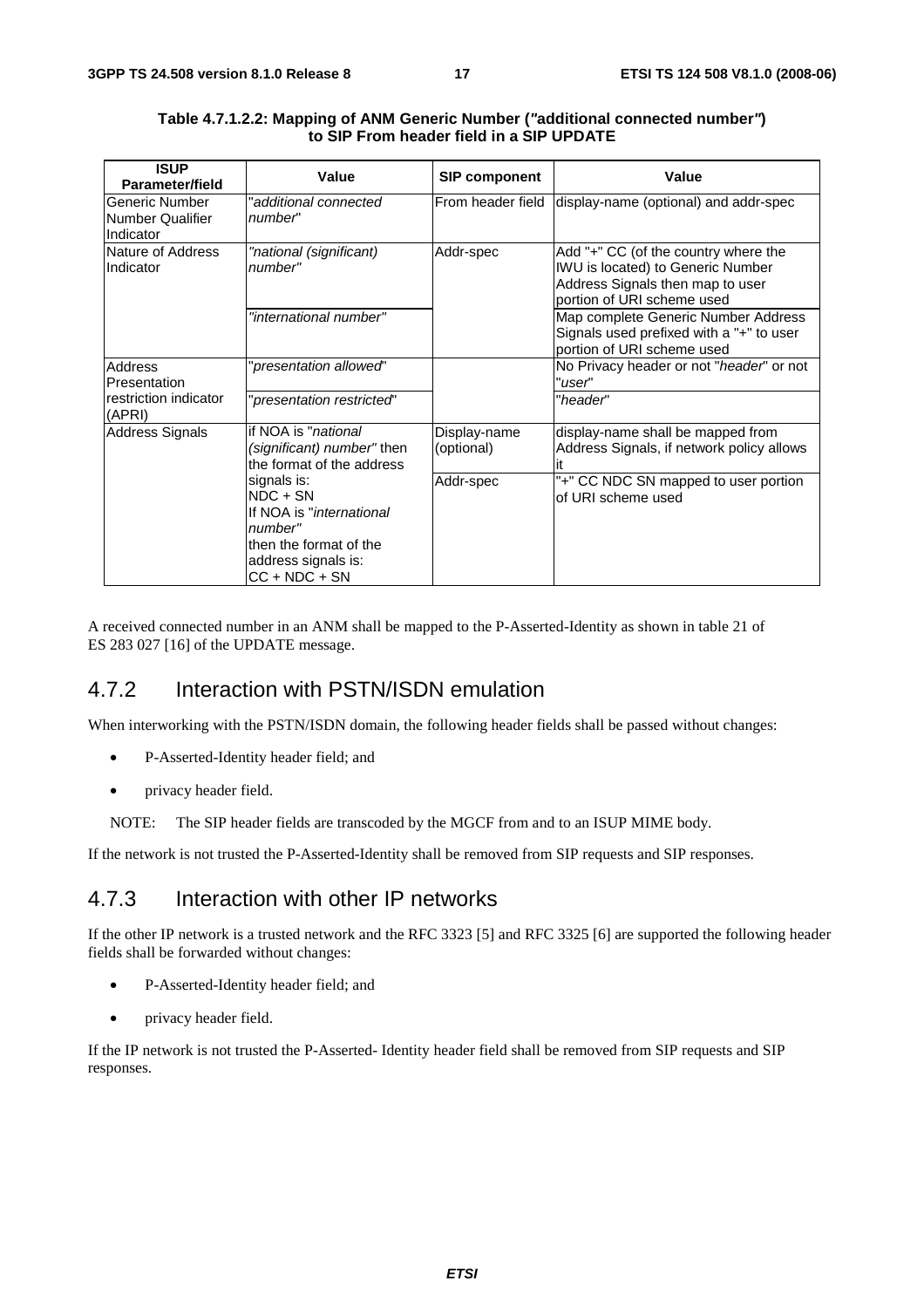### 4.8 Parameter values (timers)

| Symbol            | Timeout<br>value                      | <b>Cause for initiation</b>                                                                    | <b>Normal termination</b>              | At expiry                           |
|-------------------|---------------------------------------|------------------------------------------------------------------------------------------------|----------------------------------------|-------------------------------------|
| I <sub>TIR1</sub> | $0.1 - 2$<br>seconds<br>(detault 0,1) | On receipt of<br>provisional or final<br>response including<br>the option tag<br>"from-change" | At the receipt of an<br><b>IUPDATE</b> | map the received 2000K<br>to an ANM |

### 4.9 Service configuration

Terminating Identity documents are sub-trees of the simservs XML document specified in TS 183 023 [15]. As such, Terminating Identity documents use the XCAP application usage in TS 183 023 [15].

**Data semantics:** The semantics of the Terminating Identity XML configuration document is specified in clause 4.9.1.

**XML schema:** Implementations in compliance with the present document shall implement the XML schema that minimally includes the XML Schema defined in clause 4.9.2 and the *simservs* XML schema specified in clause 6.3 of TS 183 023 [15].

An instance of an Terminating Identity document is shown:

```
<?xml version="1.0" encoding="UTF-8"?> 
<simservs xmlns="http://uri.etsi.org/ngn/params/xml/simservs/xcap" 
xmlns:xsi="http://www.w3.org/2001/XMLSchema-instance" > 
    <terminating-identity-presentation active="true"/> 
    <terminating-identity-presentation-restriction active="true"> 
        <default-behaviour>presentation-restricted</default-behaviour> 
    </terminating-identity-presentation-restriction>
```
</simservs>

#### 4.9.1 Data semantics

The TIP service can be activated/deactivated using the active attribute of the <terminating-identity-presentation> service element.

The TIR service can be activated/deactivated using the active attribute of the <terminating-identity-presentation-restriction> service element. Activating the TIR service this way activates the temporary mode TIR service. When deactivated and not overruled by operator settings, basic communication procedures apply.

The behaviour of the temporary mode TIR is configured with the optional <default-behaviour> element. There are two values that this element can take:

- **Presentation-restricted:** configures the service to behave as specified in clause 4.5.2.9 for the case TIR service in "temporary mode" with default "restricted".
- **Presentation-not-restricted:** configures the service to behave as specified in clause 4.5.2.9 for the case TIR service in "temporary mode" with default "not restricted".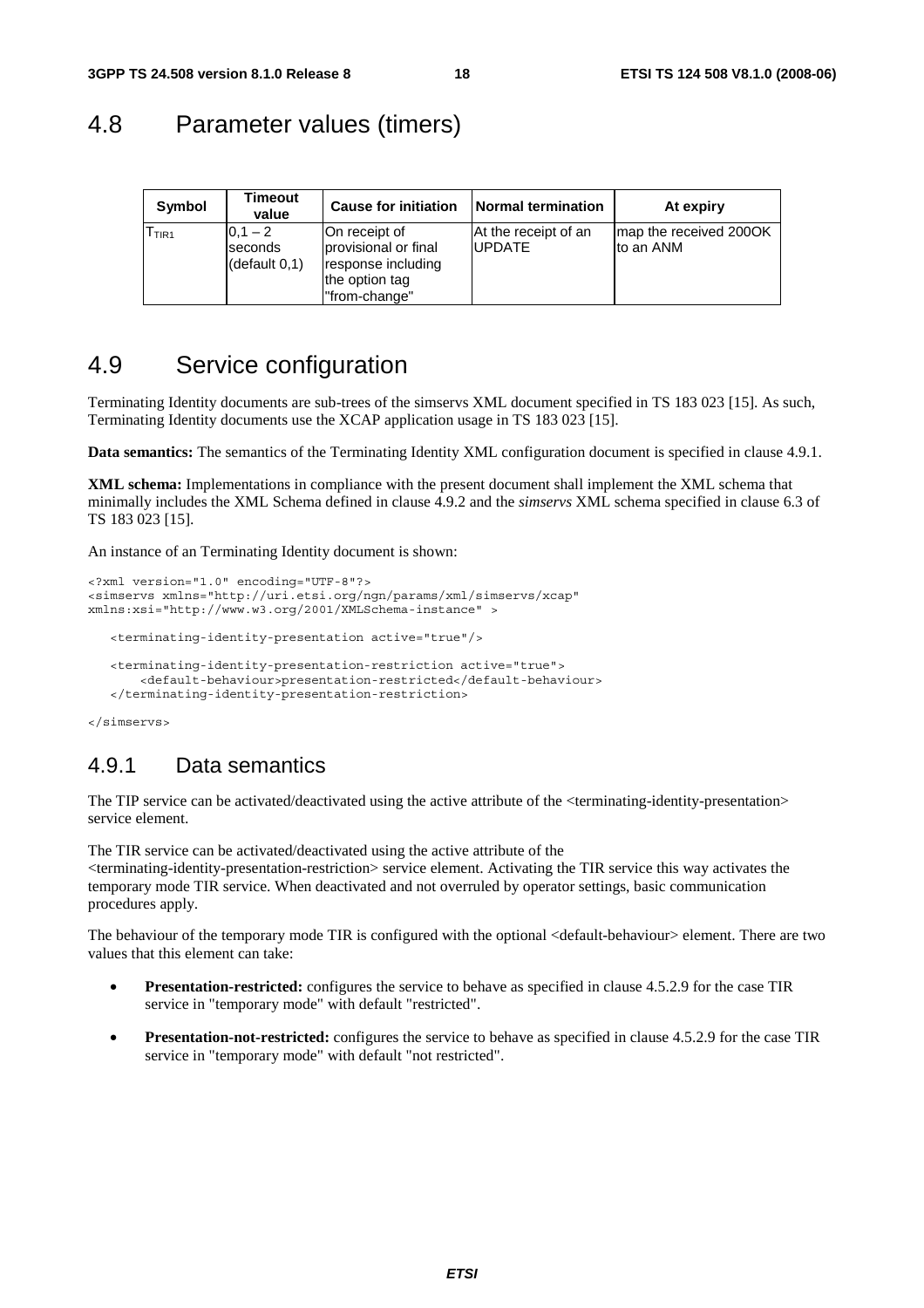### 4.9.2 XML schema

```
<?xml version="1.0" encoding="UTF-8"?> 
<xs:schema xmlns:ss="http://uri.etsi.org/ngn/params/xml/simservs/xcap" 
xmlns:xs="http://www.w3.org/2001/XMLSchema" 
targetNamespace="http://uri.etsi.org/ngn/params/xml/simservs/xcap" elementFormDefault="qualified" 
attributeFormDefault="unqualified"> 
    <xs:element name="terminating-identity-presentation-restriction" 
substitutionGroup="ss:absService"> 
        <xs:annotation> 
            <xs:documentation>Terminating Identity presentation Restriction 
             </xs:documentation> 
        </xs:annotation> 
        <xs:complexType> 
            <xs:complexContent> 
                 <xs:extension base="ss:simservType"> 
                     <xs:sequence> 
                         <xs:element name="default-behaviour" default="presentation-restricted" 
                         minOccurs="0"> 
                             <xs:simpleType> 
                                  <xs:restriction base="xs:string"> 
                                      <xs:enumeration value="presentation-restricted"/> 
                                      <xs:enumeration value="presentation-not-restricted"/> 
                                  </xs:restriction> 
                             </xs:simpleType> 
                         </xs:element> 
                     </xs:sequence> 
                </xs:extension> 
            </xs:complexContent> 
        </xs:complexType> 
    </xs:element> 
    <xs:element name="terminating-identity-presentation" type="ss:simservType" 
substitutionGroup="ss:absService"> 
        <xs:annotation> 
            <xs:documentation>Terminating Identity Presentation 
             </xs:documentation> 
        </xs:annotation> 
    </xs:element> 
</xs:schema>
```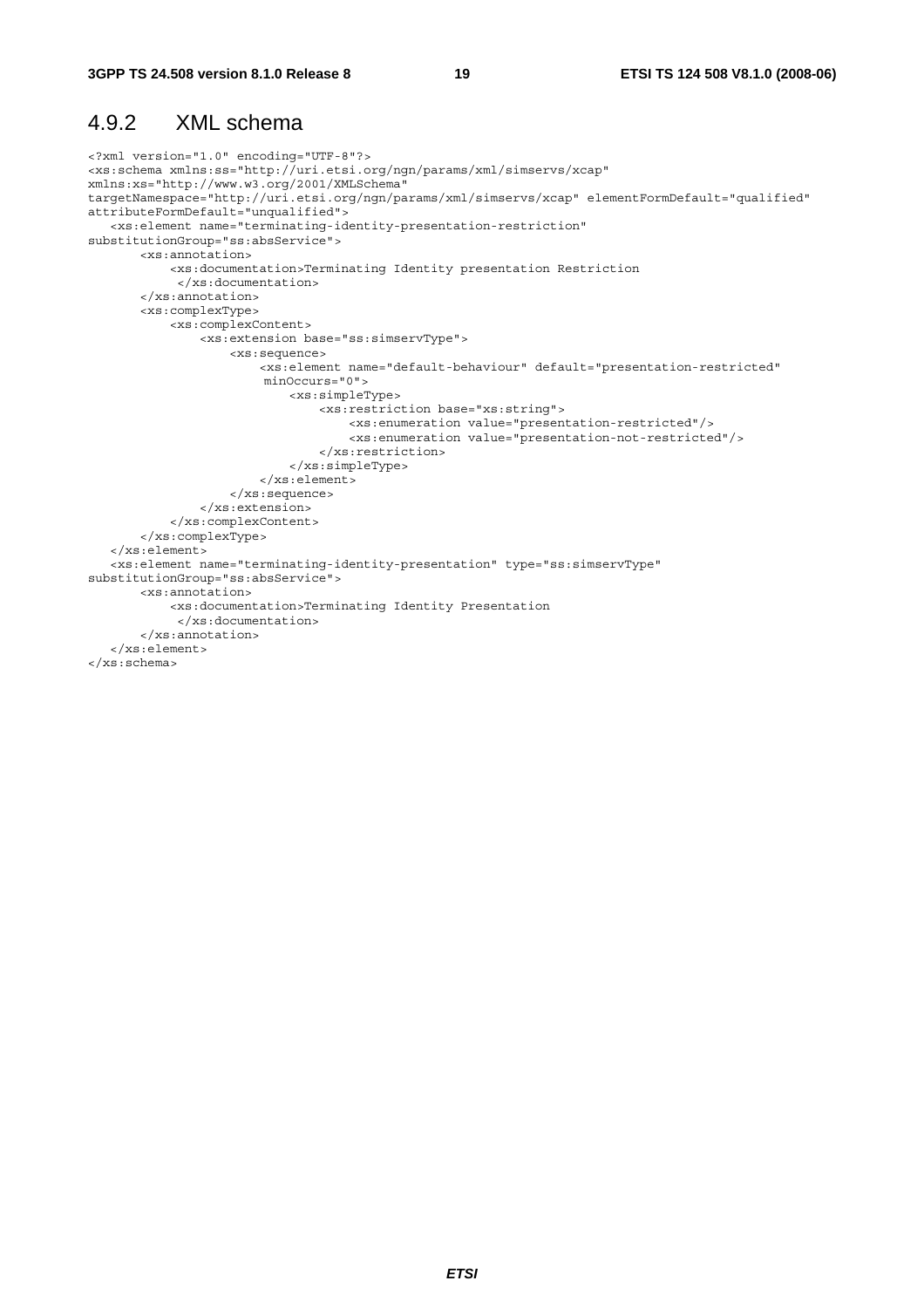## Annex A (informative): Signalling flows

No TIP/TIR service specific signalling flow is necessary in addition to the basic communication control according to ES 283 003 [2].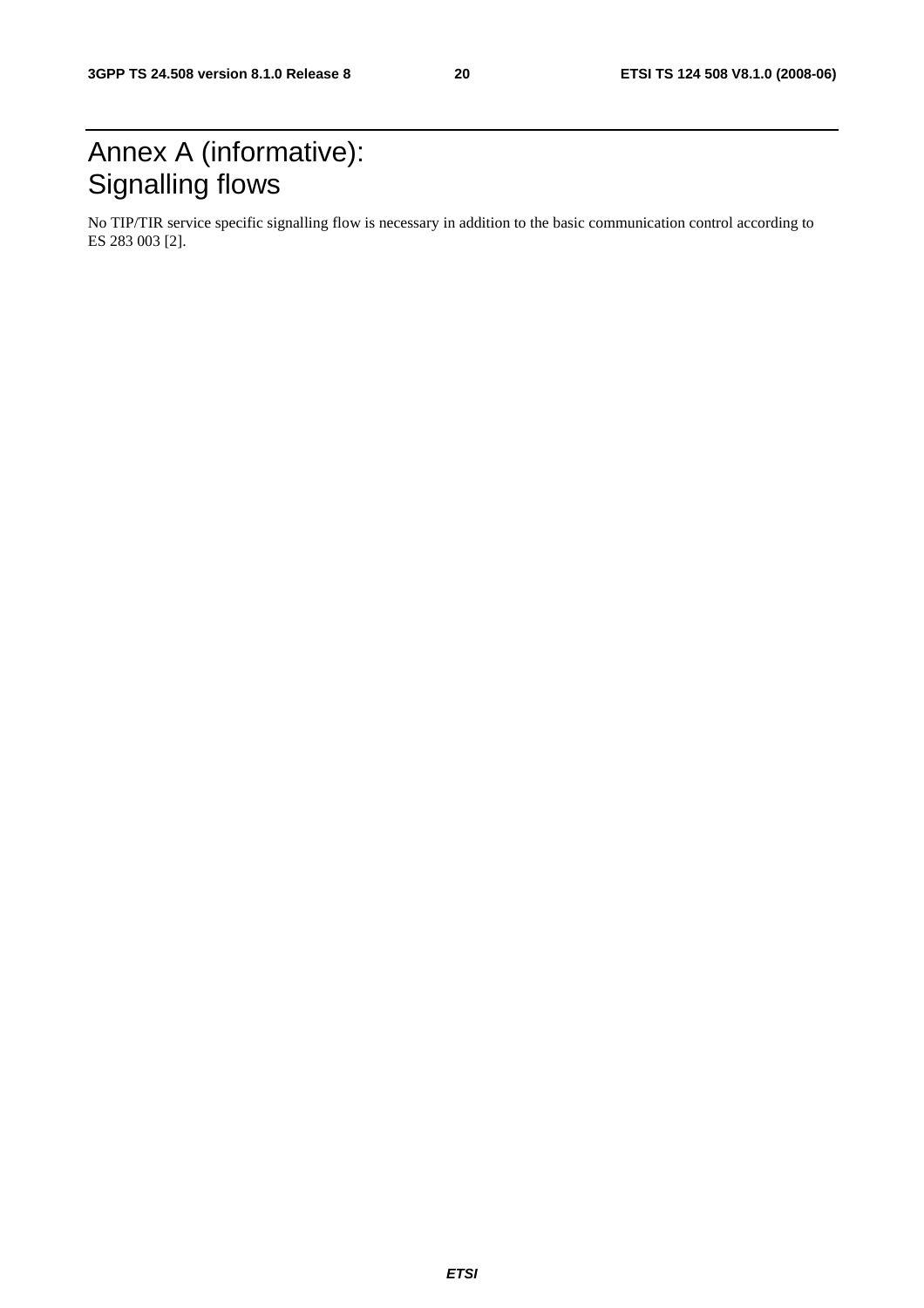## Annex B (informative): Example of filter criteria

This annex provides an example of a filter criterion that triggers SIP requests that are subject to initial filter criteria evaluation.

## B.1 Originating IFC for TIP service

All outgoing initial SIP requests are forwarded to an Application Server (AS) providing the TIR simulation service under the following conditions:

• The originating user does not subscribe to the TIP service and the AS removes the P-Asserted-Identity header fields and the Privacy header field.

NOTE: Responses follow the same route as requests, so the responses will also be routed via the AS.

## B.2 Terminating IFC for TIR service

The terminating user has subscribed the TIR service, in either permanent or temporary mode.

NOTE: Responses follow the same route as requests, so the responses will also be routed via the AS.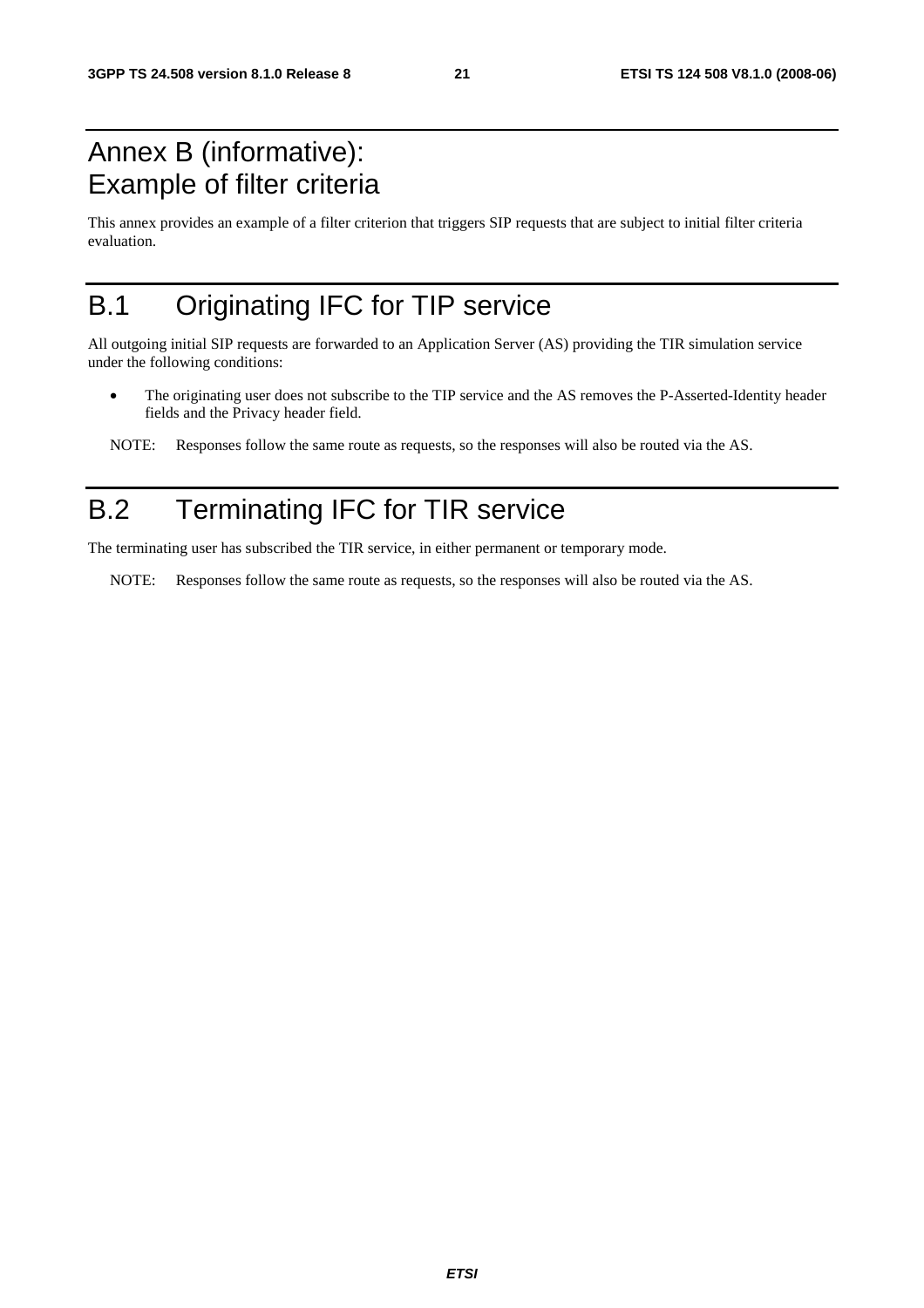## Annex C (informative): Bibliography

• ETSI ES 183 025: "Telecommunications and Internet converged Services and Protocols for Advanced Networking (TISPAN); H.248 Non-call related procedures and management system interaction".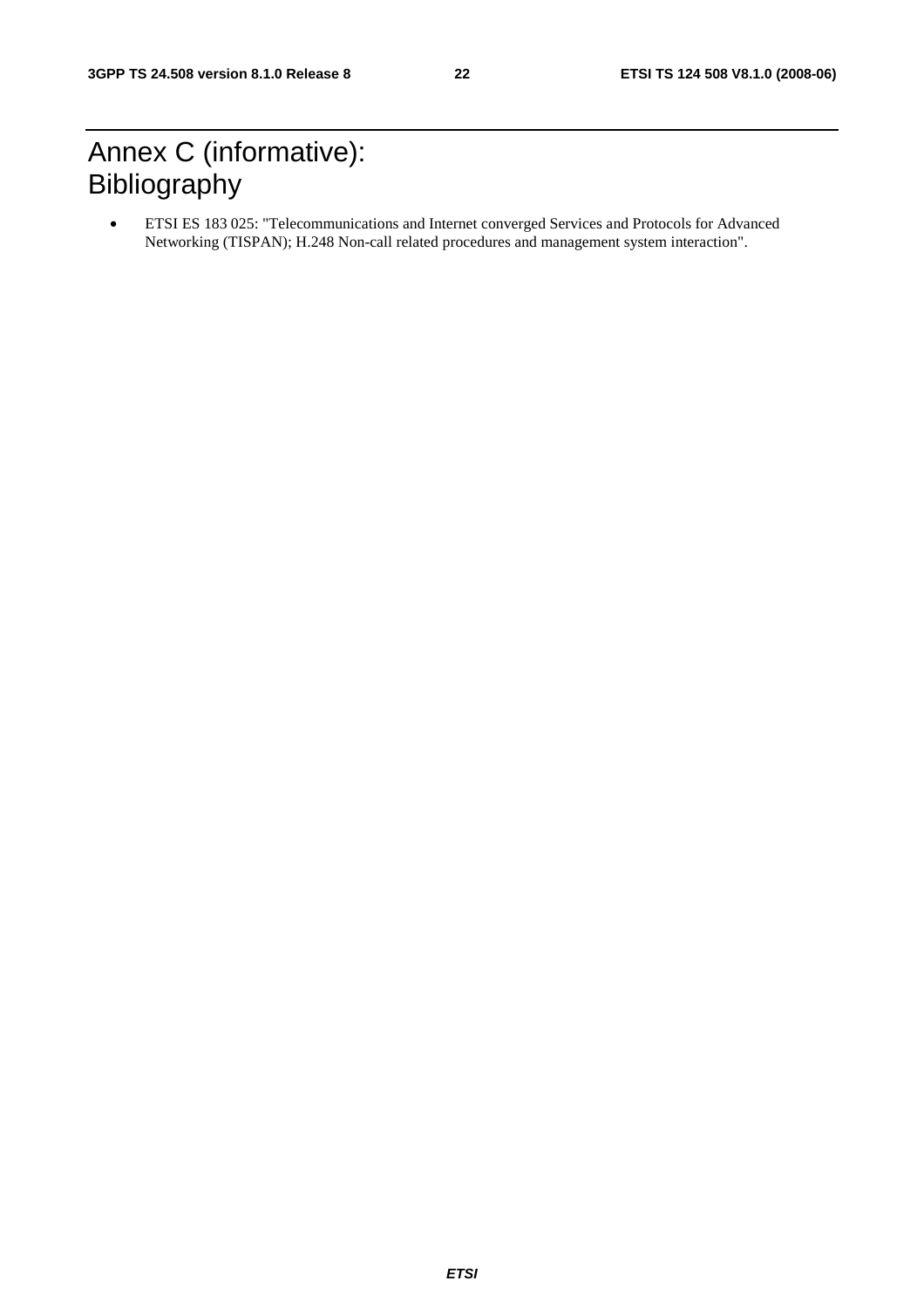## Annex D (informative): Change history

| <b>Change history</b> |       |                      |  |  |                                                              |            |            |  |
|-----------------------|-------|----------------------|--|--|--------------------------------------------------------------|------------|------------|--|
| <b>Date</b>           | TSG#  | <b>ITSG Doc. ICR</b> |  |  | <b>Rev Subject/Comment</b>                                   | <b>Old</b> | <b>New</b> |  |
| 2007-08               |       |                      |  |  | Publication as ETSI TS 108 008                               |            | 2.4.1      |  |
| 2008-01               |       |                      |  |  | Publication as ETSI TS 108 008                               |            | 2.7.0      |  |
| 2008-01               |       |                      |  |  | Conversion to 3GPP TS 24.508                                 |            | 2.7.1      |  |
| 2008-03               | CT#39 | $CP-080097$          |  |  | Based on the decision in CT#39 version 8.0.0 created by MCC. | 2.7.1      | 8.0.0      |  |
| 2008-06               | CT#40 | CP-08035610001       |  |  | Clarification of usage on permanent mode                     | 8.0.0      | 8.1.0      |  |